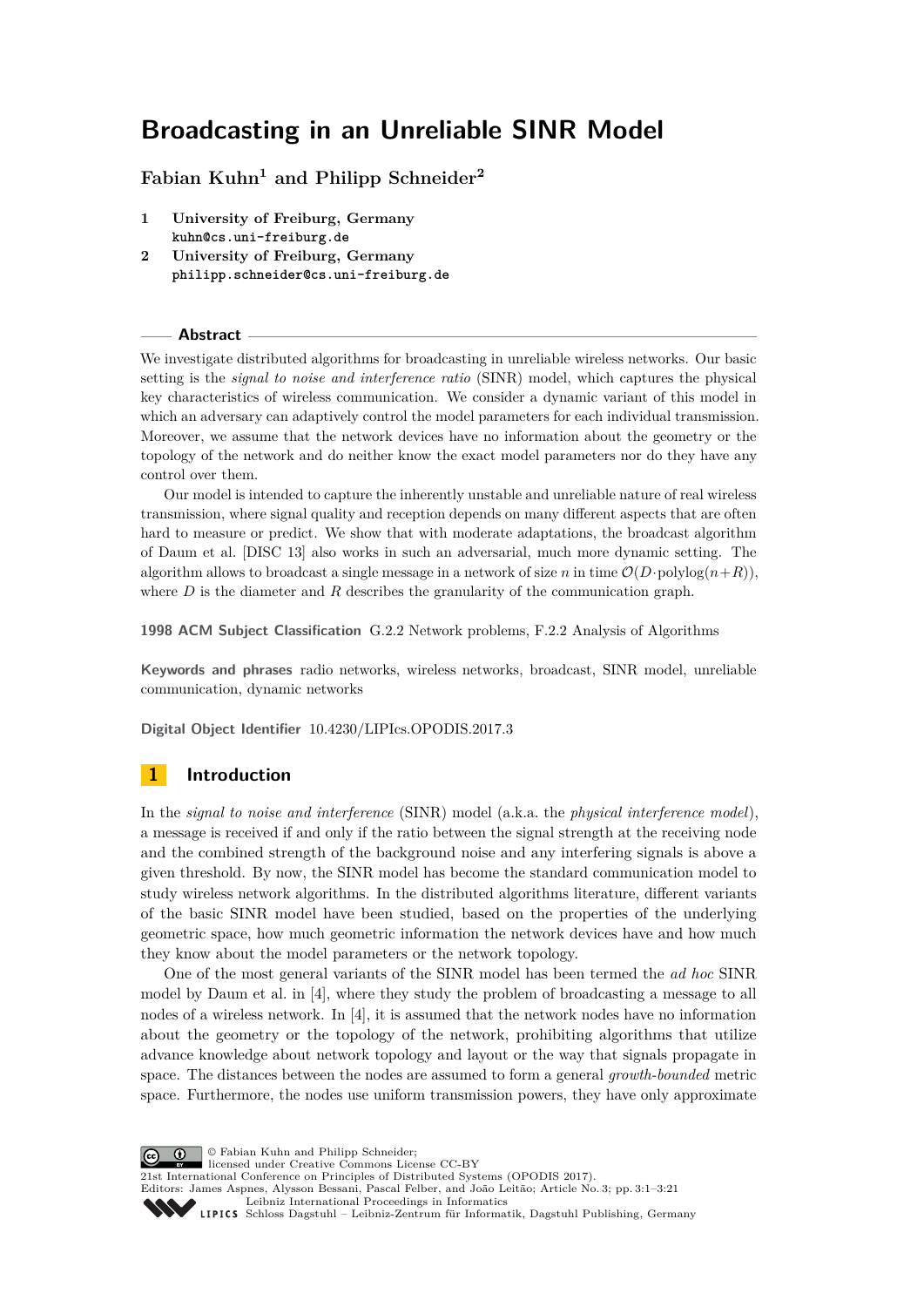### **3:2 Broadcasting in an Unreliable SINR Model**

knowledge of the hardware and model parameters, and they do not have additional capabilities like carrier sensing. Because the model makes only minimal assumptions, it allows to develop algorithms that can operate in a quite general setting.

However, while the authors of [\[4\]](#page-15-0) assume that the model parameters are only known approximately, these parameters are still assumed to be uniform over the whole network and static over time. As a result, whether a message is successfully received is determined by a *deterministic* function depending on the system parameters and the geometry of the network. However in real wireless networks, communication often turns out to be rather unreliable and highly volatile, and system parameters tend to not be uniform over space and time [\[22\]](#page-16-0). As a result, practical wireless communication behaves in an inherently non-deterministic way. Examples for such unpredictable communication behavior are background noise due to coexisting networks or jamming, various multi-path effects due to changes of the environment, or fluctuations in sending power or signal sensitivity among different wireless devices.

In order to improve practical applicability in the present paper, we consider an unreliable variant of the ad hoc SINR model (which we will term the *unreliable SINR model*) by adding a worst-case adversary, which decides to a given extent whether or not messages are received. The adversary adds a dynamic and non-deterministic component to the model that allows to capture non-uniform and dynamically changing SINR parameters. More concretely, we assume that at each point in time and individually for each node, an adversary can adaptively control the threshold on the signal to interference and noise ratio above which a message can successfully be decoded (for a formal definition of the model, we refer to Section [3\)](#page-3-0).

As our main contribution, we adapt the broadcast algorithm of Daum et el. [\[4\]](#page-15-0) to work in the unreliable SINR model. We show that with relatively modest adaptions, the algorithm of [\[4\]](#page-15-0) can also be used to efficiently solve the broadcast problem in the unreliable SINR model. More specifically, let  $G_C$  be the communication graph in which two nodes are adjacent if they can reliably communicate with each other in the unreliable SINR model (if the signal to noise ratio for the two nodes is sufficiently above the maximum threshold that the adversary is allowed to choose). We prove that the global broadcast problem can be solved in time  $\mathcal{O}(D \cdot \text{polylog}(n+R) \cdot \frac{\beta_{\text{max}}}{\beta_{\text{min}}})$ , where *D* is the diameter of the communication graph  $G_C$ , *R* is the ratio of maximum to minimum distance between any two adjacent nodes in  $G_C$ ,<sup>[1](#page-1-0)</sup> and  $\left[\beta_{\text{min}}, \beta_{\text{max}}\right]$  is the range within which the adversary can adaptively choose the SINR threshold in each time slot and for each node.

The paper is structured as follows. In Section [2](#page-2-0) we summarize existing work related to broadcasting in the SINR model and non-deterministic distributed algorithms. In Section [3](#page-3-0) we specify our model and give some notions used throughout the following sections. Section [4](#page-6-0) gives an overview on the neighborhood dissemination process, which conducts one hop of the global message broadcast. In Section [5](#page-7-0) to Section [8](#page-12-0) we analyze the neighborhood dissemination protocol. Finally, in Section [9,](#page-13-0) we show that our abstract model, where the adversary can only control the SINR threshold, in fact allows to also capture a more general adversary, which controls all SINR-parameters.

<span id="page-1-0"></span>Theoretically, any functional dependency  $R = f(n)$  is possible, e.g., for a series of nodes  $v_1, \ldots, v_{n+1}$ with decreasing distances  $d(v_i, v_{i+1}) = 1/f(i)$ . However, we consider  $R \in \omega(n)$  unlikely in practice. E.g., placing *n* nodes uniformly at random inside a square with sidelength  $r_e/\sqrt{2}$  (where  $r_e$  is the effective communication range), yields an expected granularity  $R \in \Theta(n)$ .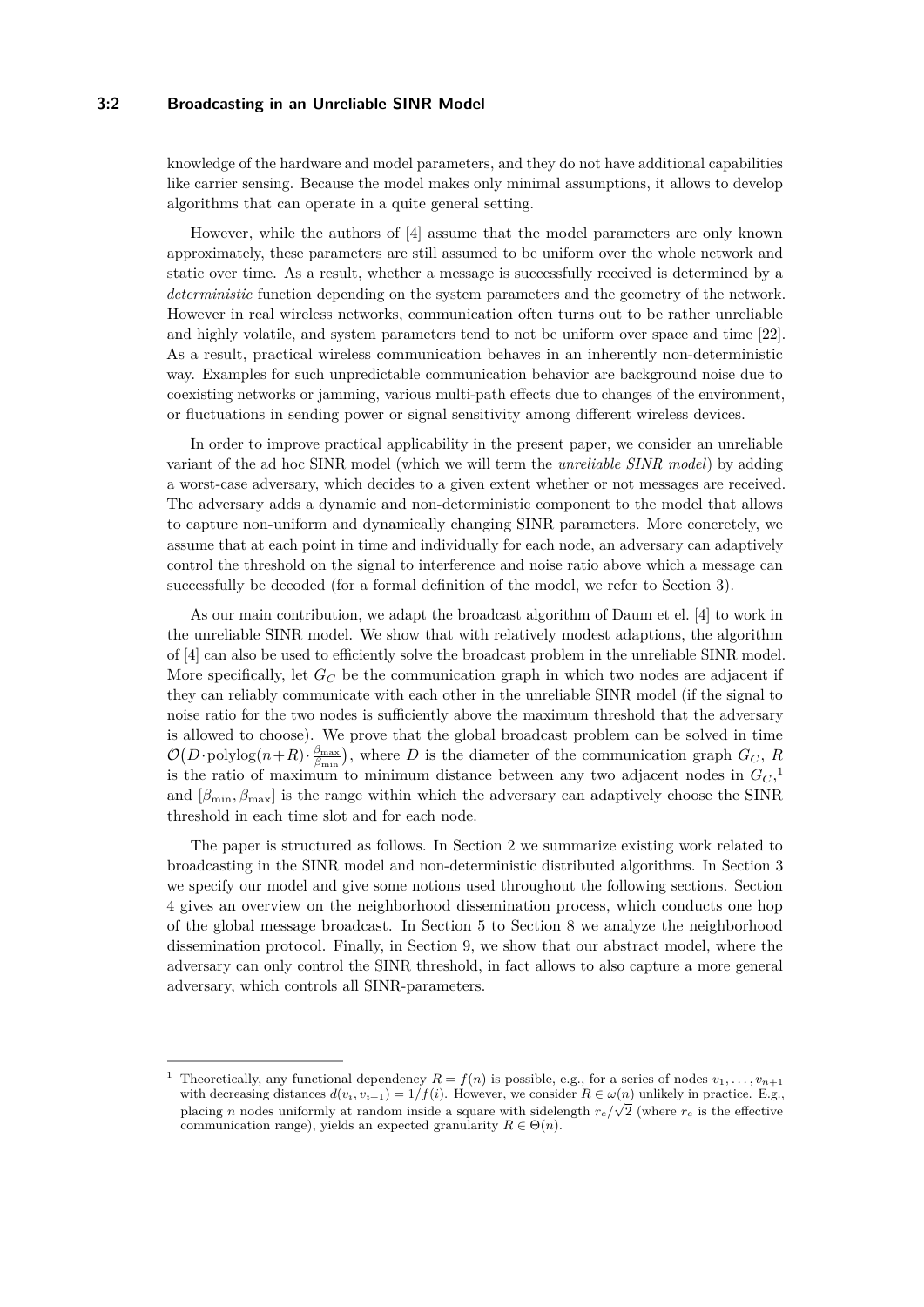# <span id="page-2-0"></span>**2 Related Work**

**Broadcasting in the SINR Model.** Broadcasting algorithms in conjunction with the SINR model were first investigated in [\[10\]](#page-15-1). They consider local broadcast, where each node needs to broadcast a message to all neighbors in the communication graph. Note that local broadcast can be used as a building block to solve global broadcast. Subsequent publications on broadcasting (local and global) in the SINR model include [\[13,](#page-16-1) [14,](#page-16-2) [25,](#page-17-0) [26\]](#page-17-1). However, all the aforementioned publications leverage assumptions that are incompatible with our conception of the SINR model. Incongruities include in particular that nodes have knowledge of their position or of distances to other nodes or that nodes can modify their sending power or have carrier sensing capability.

**Broadcasting in the Ad Hoc SINR Model.** Most relevant for our work are distributed information dissemination algorithms that work in the ad hoc SINR model as discussed in Section [1.](#page-0-0) The first such algorithm is the local broadcast algorithm of [\[12\]](#page-16-3), which can be used to solve global broadcast in the ad hoc SINR model in time  $\mathcal{O}(D\Delta_C(\log n)^2)$ , where  $\Delta_C$ is the maximum degree of the communication graph  $G_C$ . Note that  $\Delta_C$  is a potentially large factor (e.g., in single-hop networks). In [\[4\]](#page-15-0) the global broadcast problem is solved directly in time  $\mathcal{O}(D \cdot \text{polylog}(n + R))$ . Recall that *R* is the ratio between the largest and smallest distance between neighbors in the communication graph. The solution of [\[4\]](#page-15-0) forms the basis of our algorithm and we will point out the differences to the algorithm and analysis alongside.

For large and moderately large values of *R*, the result of [\[4\]](#page-15-0) has been improved by Jurdzinski, Kowalski, Rozanski, and Stachowiak [\[15\]](#page-16-4), where it is shown that one can get rid of the dependency on R and solve the global broadcast problem in time  $\mathcal{O}(D \log^2 n)$  $\mathcal{O}(D \log^2 n)$  $\mathcal{O}(D \log^2 n)$ .<sup>2</sup> The algorithm of [\[15\]](#page-16-4) is based on finding an assignment of probabilities such that in each local neighborhood, the sum of probabilities is upper and lower bounded by some constant.

Halldorsson et al. [\[11\]](#page-16-5) use the concept of *abstract Medium Access Control* (abstract MAC) layers introduced in [\[16\]](#page-16-6) (and subsequently enhanced in [\[7\]](#page-15-2)), to implement higher-level procedures such as single and multi-message broadcast and consensus in the ad hoc SINR model. The abstract MAC layer provides basic routines where run-times are bounded by delay-functions. By proving upper bounds on delays in the ad hoc SINR model, they establish an abstract MAC layer that permits single-message broadcast in  $\mathcal{O}((D + \log n)$  polylog R). which is an improvement over [\[4\]](#page-15-0).

The algorithm of [\[4\]](#page-15-0) is the simplest and seemingly most robust of the global broadcast algorithms in the ad hoc SINR model and we therefore decided to extend this algorithm to the adversarial, unreliable SINR model considered in the present paper. However, it would certainly be interesting to see whether the approaches of [\[11\]](#page-16-5) and [\[15\]](#page-16-4) can also be adapted to work in a more dynamic and unreliable setting.

**Adversarial Models in Wireless Networks.** To the best of our knowlege, the only previous paper that analyzes non-deterministic, adversarial behavior in combination with the SINR model, is by Ogierman et al. [\[23\]](#page-16-7). They assume that the SINR noise parameter is controlled by an adaptive adversary with a restricted energy budget during each interval of some fixed length. The objective of [\[23\]](#page-16-7) is to design a MAC layer that allows to achieve optimal throughput. The algorithm has a constant competitive ratio and it is based on a protocol

<span id="page-2-1"></span><sup>&</sup>lt;sup>2</sup> The algorithm of [\[4\]](#page-15-0) – which takes  $\mathcal{O}(D \log n (\log^* n + \log^{a+1} R))$  time – is faster than the algorithm of [\[15\]](#page-16-4) if  $R \leq 2^{\log^{1/c} n}$  for a sufficiently large constant  $c > \alpha$  ( $\alpha$  is the path loss exponent, see Section [3\)](#page-3-0).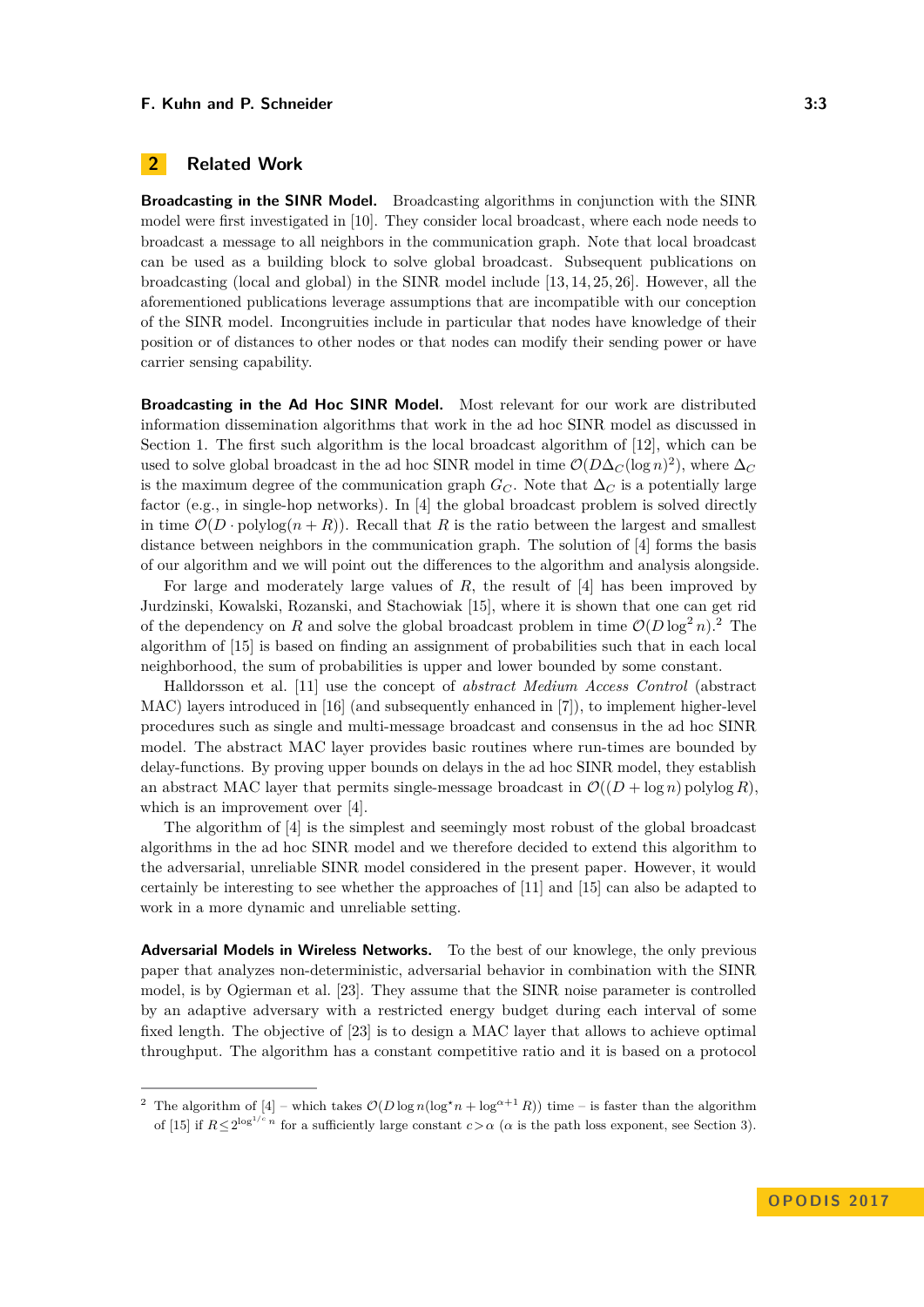#### **3:4 Broadcasting in an Unreliable SINR Model**

designed in [\[24\]](#page-17-2) for a simpler wireless network model. We note that the algorithm of [\[23\]](#page-16-7) heavily relies on the assumption that the nodes can use carrier-sensing.

Non-deterministic behaviour in the broader context of distributed networks has been studied in various settings. Of particular interest in the context of the present paper is the dual graph model introduced by [\[17\]](#page-16-8). The dual graph model considers graphs  $G = (V, E)$ and  $G' = (V, E')$  with  $E \subseteq E'$ , where *G* is reliable and *G'* contains unreliable edges, which are controlled dynamically by an adaptive worst-case adversary. A message can only be delivered from sender to receiver if no other neighbor (in the graph of currently active edges) of the receiver sends. Broadcast in this framework was studied in [\[8,](#page-15-3) [17,](#page-16-8) [19\]](#page-16-9).

Another line of work  $[1, 2, 5, 9, 20, 24]$  $[1, 2, 5, 9, 20, 24]$  $[1, 2, 5, 9, 20, 24]$  $[1, 2, 5, 9, 20, 24]$  $[1, 2, 5, 9, 20, 24]$  $[1, 2, 5, 9, 20, 24]$  studies scenarios, where an adversary with a limited energy budget per time may jam the single shared channel or a subset of multiple shared channels, to the effect that no transmissions via the jammed channels are possible. However, all of the aforementioned non-SINR models share the assumption that interference is a strictly local and binary concept (a message is received if and only if exactly one node or neighbor sends) and they all fail to capture the global and continuous interference concept of the SINR model, which is more faithful to reality (cf. [\[21\]](#page-16-11)).

## <span id="page-3-0"></span>**3 Model and Preliminaries**

**Communication Model.** Let *V* be a set of *n* point-shaped communication devices (we call them nodes) embedded to distinct points of a metric space  $(X, d)$ . For  $u, v \in V$ , let  $d(u, v)$ denote the distance between the two points in *X* to which *u* and *v* are embedded. Nodes are reliable and have unique identifiers. Time is divided into synchronous time slots, henceforth also called rounds. In each round, each node can either transmit a message with a fixed transmission power *P* or it can listen to the channel and thereby receive at most one message. In addition, each node may conduct an arbitrary amount of computations during each round. We do not explicitly restrict the size of messages, however, in addition to the size of the data that needs to be broadcast we require at most  $\mathcal{O}(\log n)$  additional bits.

Let  $I \subseteq V \setminus \{u, v\}$  be the set of nodes other than  $u, v \in V$  that are transmitting during a round. Then *v* receives a message from *u*, iff *u* transmits, *v* listens, and

<span id="page-3-1"></span>
$$
\text{SINR}(u, v, I) := \frac{P/d(u, v)^{\alpha}}{N + \sum_{w \in I} P/d(w, v)^{\alpha}} \ge \beta_v.
$$
\n
$$
(1)
$$

We call the parameters  $P$ ,  $N$ ,  $\alpha$ , and  $\beta_v$  in Equation [1](#page-3-1) the *SINR parameters*. The value of  $P > 0$  denotes the transmission power of all nodes. Further, the parameter  $N \geq 0$  describes the background noise and  $\alpha \geq 2$  specifies the power loss of the transmitted signals. Finally, for each node  $v \in V$ , the threshold  $\beta_v > 0$  determines how large the signal to interference and noise ratio at node *v* needs to be, such that *v* successfully decodes a signal.

In our abstract model, we assume that the SINR parameters  $P$ ,  $N$ , and  $\alpha$  are fixed and that only the value of  $\beta_v$  is subject to some variability and uncertainty. More specifically, there are generally known lower and upper bounds  $\beta_{\min} \ge 1$  and  $\beta_{\max} > \beta_{\min}$  on  $\beta_v$ . In each round and for all nodes  $v \in V$ , the actual value of  $\beta_v$  is determined by a *strongly adaptive adversary* arbitrarily in the range  $[\beta_{\min}, \beta_{\max}]$ . That is, the adversary can adjust the value  $\beta_v$  for each node and can thereby control to some extent, whether a given message is received or not. We note that to keep our abstract model as simple as possible, we assume that the adversary can only change  $\beta$ <sup>*v*</sup> while all other SINR parameters are fixed (and globally known). In Section [9,](#page-13-0) we discuss how our abstract model can be used to capture a more powerful adversary that can vary all SINR parameters within a given range.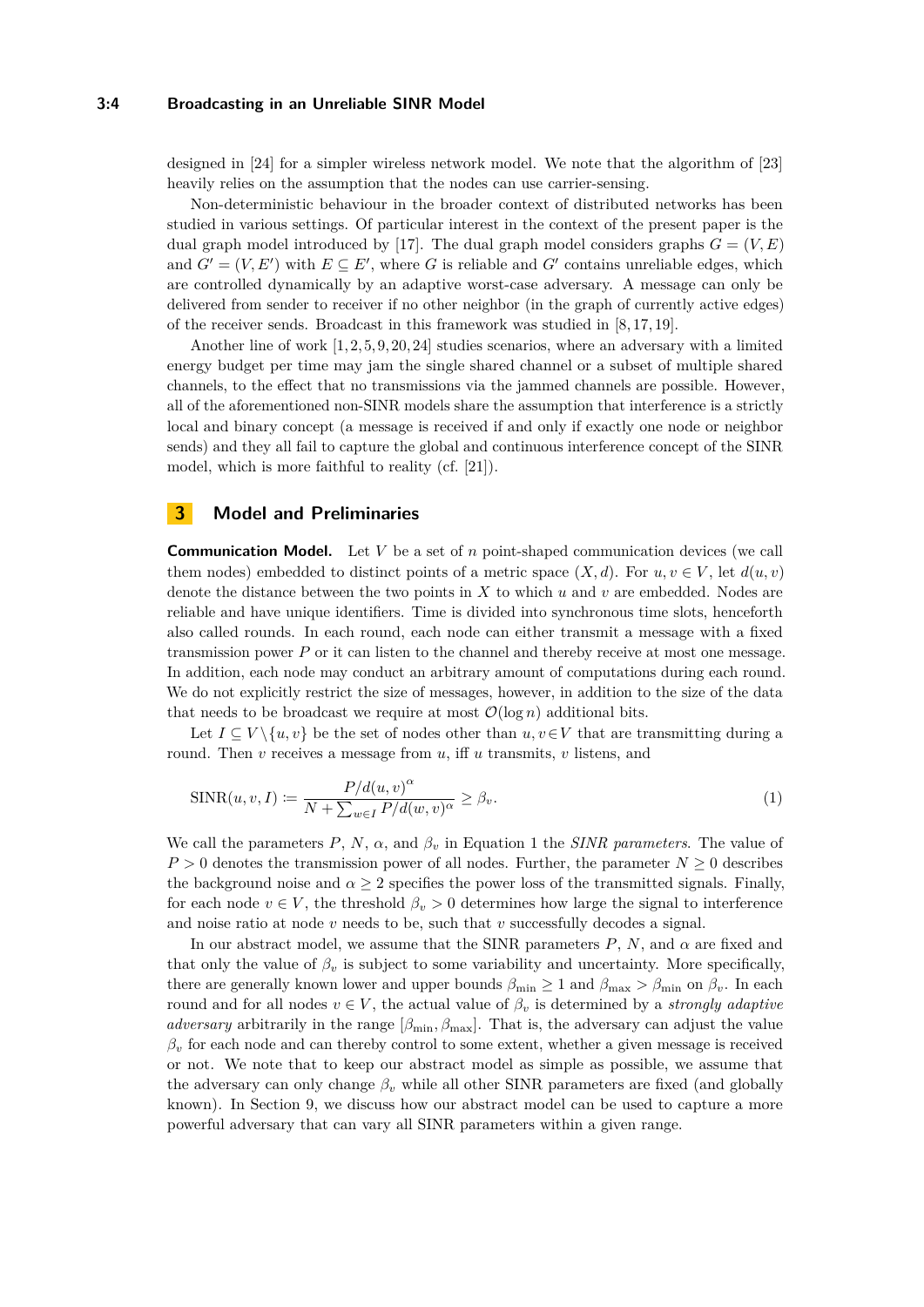**Communication Graph.** We define the *maximum range*  $r_m \coloneqq (P/N\beta_{\min})^{\frac{1}{\alpha}}$ , *maximum safe range*  $r_s := (P/N\beta_{\text{max}})^{\frac{1}{\alpha}}$  and the *effective range*  $r_e := r_s/(1+\rho)$  for constant  $\rho > 0$ . For a given  $I \subseteq V$  we call a transmission from *u* to *v* safe if  $SINR(u, v, I) \geq \beta_{\text{max}}$ , otherwise the transmission is called *unsafe*. For  $d(u, v) > r_m$  no transmissions among *u* and *v* are possible. For  $r_s < d(u, v) \le r_m$  only unsafe transmissions are possible. For  $d(u, v) \le r_s$  and especially  $d(u, v) \leq r_e$  safe transmissions are possible (e.g., if  $I = \emptyset$ ). Now we are able to formally define the communication graph  $G_C$  as  $(V, \{\{u, v\} | u, v \in V, u \neq v, d(u, v) \leq r_e\}).$ 

All nodes are assumed to know polynomial bounds on the number of nodes *n* and on the ratio  $R := \frac{d_{\text{max}}}{d_{\text{min}}}$  of the maximum distance  $d_{\text{max}}$  to the minimum distance  $d_{\text{min}}$  among neighbors in the communication graph  $G_C$ . The values of *n* and *R* appear only inside log functions. Since it makes no difference in the *asymptotic* running time of our algorithm, we will assume exact knowledge of *n* and *R* for simplicity. Further, we assume that the network is *growth-bounded* in the following sense. There exists a constant  $\delta \in [1, \alpha)$  such that for any subset of nodes  $S \subseteq V$ , for any  $v \in S$  and any  $x \in \mathbb{R}^+$ , the number of nodes from  $S$  that are within distance  $x \cdot d_{\min}^S$  of *v* is bounded by  $\mathcal{O}(x^\delta)$ , where  $d_{\min}^S \coloneqq \min_{u,v \in S, u \neq v} d(u,v)$ .

**Global Broadcast and Neighborhood Dissemination.** In the present paper, we intend to solve the *global broadcast problem*. There is a distinguished source node *s* that initially has a broadcast message  $\mathcal M$ . The global broadcast problem is solved when  $\mathcal M$  is disseminated to all nodes in  $V$ . We assume that a node  $v$  cannot participate in a global broadcast algorithm before  $v$  learns the broadcast message  $M$ . This assumption is sometimes known as *asynchronous* start. We are interested in *randomized* algorithms that solve the global broadcast problem *with high probability* (w.h.p.) that is, with probability at least 1 − 1*/n<sup>c</sup>* for a given, sufficiently large constant  $c > 0$ . The algorithms' guarantees have to hold for *any* strategy of the adversary, i.e., for every possible way in which the adversary may choose *β<sup>v</sup>* for each round and node. We call an algorithm that fulfills these criteria *robust*.

Our solution to the global broadcast problem is based on a solution to the following *neighborhood dissemination* problem. Assume that a subset  $S \subseteq V$  of the nodes knows some message M. Neighborhood dissemination is solved as soon as all neighbors  $N(S)^4$  $N(S)^4$  of *S* in  $G_C$  know M. Note that if D is the diameter of  $G_C$ , the global broadcast problem can clearly be solved by running neighborhood dissemination *D* times.

**Spatial Reuse in Dense Networks.** In dense networks we can take advantage of the fact that signals fade polynomially with distance. At the same time, the interference from nodes within a distance around *v* grows not too fast (when said distance is increased) due to the growth bound. These properties potentially allow large numbers of concurrent transmissions in densely packed areas. This is sometimes known as spatial reuse.

The following lemma gives a formalization of this property and is slightly adapted from Daum et al. [\[4\]](#page-15-0). Assume that a set of active nodes all transmit with a fixed probability *p* and that all other nodes are silent. Then there is a *constant* probability that two nodes can communicate safely, given that they are within safe transmission range of each other and are closer than the smallest distance among active nodes times a constant.

<span id="page-4-0"></span><sup>3</sup> Intuitively, the growth bound can be interpreted as follows. Assume we grow the radius  $x$  of a sphere around a node *v*. Then the interference caused by nodes at distance *x* fades faster (i.e. with  $1/x^{\alpha}$ ) than the number of nodes within that sphere grows (i.e. with  $\mathcal{O}(x^{\delta})$ ). This implies that the total interference from distant nodes decreases (the important feature is  $\delta < \alpha$ ), as we show in Lemma [1.](#page-5-0) This notion is generalized for arbitrary subsets  $S \in V$  and 'normalized for granularity'  $d_{\min}^S$ .

<span id="page-4-1"></span> $N(S) := \{v \in V \mid \text{there is } u \in S \text{ such that } (u, v) \text{ is an edge in } G_C\}$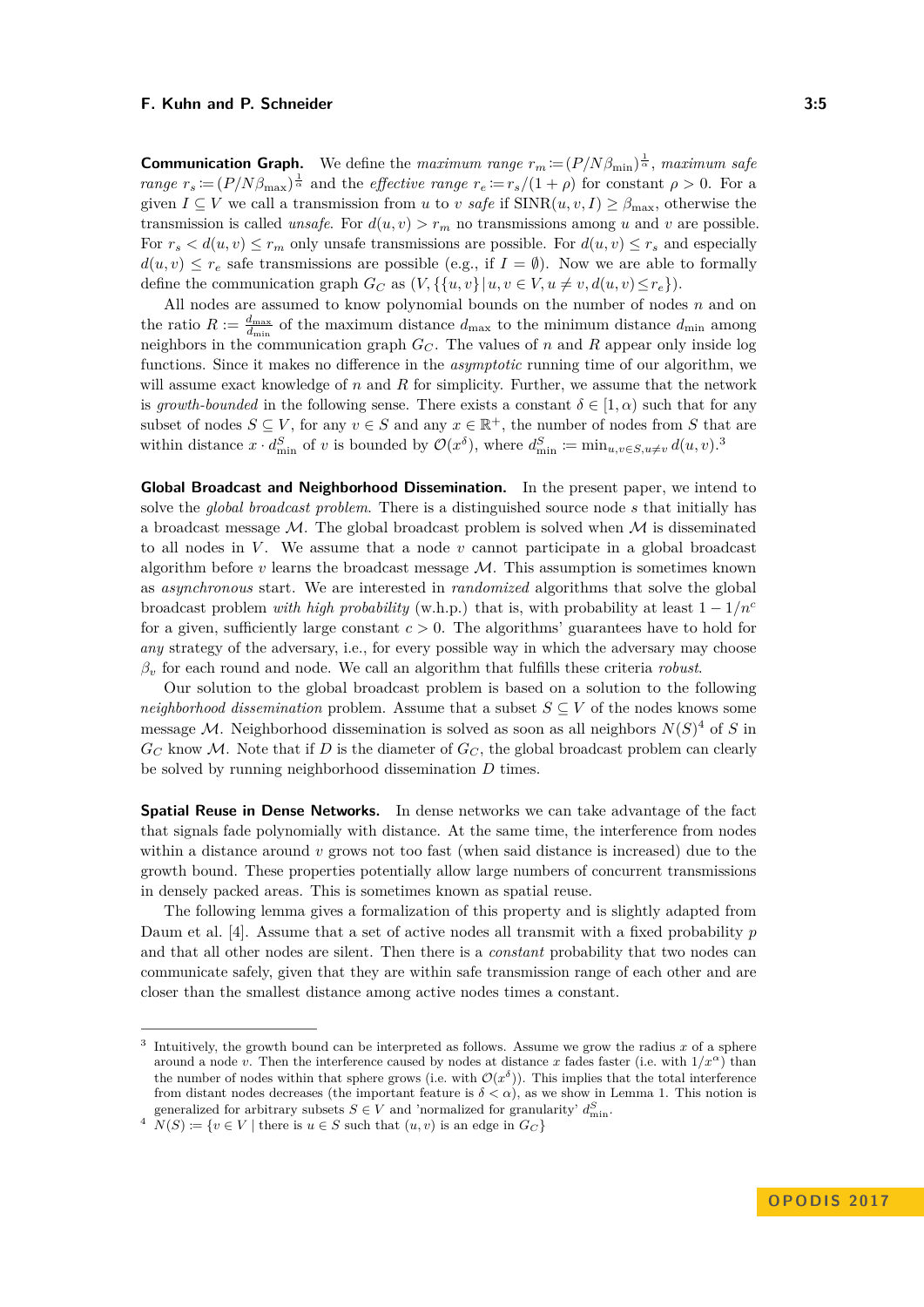#### **3:6 Broadcasting in an Unreliable SINR Model**

<span id="page-5-0"></span>**► Lemma 1** (cf. [\[4\]](#page-15-0)). Let  $S ⊆ V$  be a set of active nodes sending with fixed probability p. All *non-transmitting nodes listen. Consider two nodes*  $u \in S$  *and*  $v \in V$  *with*  $d(u, v) \leq c_1 \cdot r_e$  *and*  $d(u, v) \le c_2 \cdot d_{\min}^S$ , where  $0 < c_1 < 1 + \rho$ ,  $c_2 > 0$  are constants and  $d_{\min}^S = \min_{x \neq y \in S} d(x, y)$ . If v *listens, then a safe transmission from <i>u to v takes place with constant probability*  $\mu \in (0, p)$ *.* 

**Proof.** We show  $\text{SINR}(u, v, I) \geq \beta_{\text{max}}$ . For this purpose we compute a bound on  $I_{S'}^{\text{max}}(v)$ defined as the maximum interference at *v* originating from  $S' := \{w \in S \mid d(v, w) \geq k_0 \cdot d_{\min}^S\}$ with  $k_0 \in \mathbb{N}$ . We partition  $S' = \bigcup_{k=k_0}^{\infty} R_k$  along concentric rings  $R_k := \{w \in S' \mid k \cdot d_{\min}^S \leq$  $d(v, w) < (k+1) \cdot d_{\min}^S$  of thickness  $d_{\min}^S$ . Moreover, let  $B_k := \{w \in S \mid d(v, w) < (k+1)d_{\min}^S\}$ be the nodes within a ball of radius  $(k+1)d_{\min}^S$  centered at *v*.

First we unwrap the definition of the growth bound  $|B_k| \in \mathcal{O}((k+1)^{\delta}) = \mathcal{O}(k^{\delta})$ : There are constants  $k_0, \zeta > 0$  such that  $|B_k| \leq \zeta \cdot k^{\delta}$  for all  $k \geq k_0$ . This allows us to bound the interference at  $v$  stemming from  $R_{k_0}$ . In the worst case (regarding the amount of interference from  $R_{k_0}$ ) all of the at most  $\zeta \cdot k_0^{\delta}$  nodes in  $B_{k_0}$  are located in  $R_{k_0}$ , which gives us

$$
I_{R_{k_0}}^{\max}(v)=\sum_{w\in R_{k_0}}\frac{P}{d(v,w)^\alpha}\leq \zeta\cdot k_0^{\delta-\alpha}\frac{P}{(d_{\min}^S)^\alpha}\in \mathcal{O}(k_0^{\delta-\alpha})\frac{P}{(d_{\min}^S)^\alpha}.
$$

Now we bound the combined interference from the other rings  $R_k$ , with  $k > k_0$ . Again, we look at the worst case regarding interference at *v*. The maximum interference without violating the growth bound is obtained when as many nodes as possible are as close to *v* as possible. Therefore,  $B_{k-1}$  contains as many nodes as the growth bound allows, implying that  $|R_k| \leq \zeta k^{\delta} - |B_{k-1}| \leq \zeta (k^{\delta} - (k-1)^{\delta}) \leq \zeta \delta k^{\delta-1}$  (the last inequality is given in Appendix [C](#page-20-1) Lemma [17\)](#page-20-2). This leads us to

$$
\sum_{k=k_0+1}^{\infty} I_{R_k}^{\max}(v) \leq \zeta \delta \sum_{k=k_0+1}^{\infty} k^{\delta-\alpha-1} \frac{P}{(d_{\min}^S)^{\alpha}}
$$
  

$$
\leq \zeta \delta \int_{k=k_0}^{\infty} k^{\delta-\alpha-1} dk \frac{P}{(d_{\min}^S)^{\alpha}} = \zeta \delta \frac{k_0^{\delta-\alpha} P}{(\alpha-\delta)(d_{\min}^S)^{\alpha}} \in \mathcal{O}(k_0^{\delta-\alpha}) \frac{P}{(d_{\min}^S)^{\alpha}}.
$$

Combining these results we observe  $I_{S'}^{\max}(v) \leq \kappa(k_0)P/(d_{\min}^S)^{\alpha}$  for a sequence  $\kappa(k_0) \in \mathcal{O}(k_0^{\delta-\alpha})$ , which approaches 0 for  $k_0 \to \infty$ . Assuming all nodes in  $S \setminus S'$  remain silent we obtain

$$
\begin{split} \text{SINR}(u, v, S') &= \frac{\frac{P}{d(u, v)^{\alpha}}}{N + I_{S'}^{\text{max}}(v)} \overset{\text{(*)}}{\geq} \frac{P}{\frac{d(u, v)^{\alpha} P}{r_{s}^{\alpha} \beta_{\text{max}}} + \frac{d(u, v)^{\alpha} \kappa(k_{0}) P}{(d_{\min}^S)^{\alpha}}}
$$
\n
$$
\geq \frac{P}{\frac{c_{1}^{\alpha} r_{e}^{\alpha} P}{(1 + \rho)^{\alpha} r_{e}^{\alpha} \beta_{\text{max}}} + \frac{(c_{2} d_{\min}^S)^{\alpha} \kappa(k_{0}) P}{(d_{\min}^S)^{\alpha}}} = \frac{\beta_{\text{max}}}{\frac{c_{1}^{\alpha}}{(1 + \rho)^{\alpha}} + \frac{c_{2}^{\alpha} \beta_{\text{max}} \kappa(k_{0})}{(1 + \rho)^{\alpha} r_{e}^{\alpha} \beta_{\text{max}}} + \frac{(c_{2} d_{\min}^S)^{\alpha} \kappa(k_{0}) P}{(d_{\min}^S)^{\alpha}}} = \frac{\beta_{\text{max}}}{\frac{c_{1}^{\alpha}}{1 + \rho^{\alpha}} + \frac{c_{2}^{\alpha} \beta_{\text{max}} \kappa(k_{0})}{\frac{c_{1}^S}{1 + \rho^{\alpha} \kappa} + \frac{c_{2}^S \beta_{\text{max}} \kappa(k_{0})}{(1 + \rho)^{\alpha} r_{e}^{\alpha} \beta_{\text{max}}} + \frac{c_{2}^S \kappa(k_{0}) P}{(1 + \rho)^{\alpha} r_{e}^{\alpha} \beta_{\text{max}}} \end{split}
$$

for sufficiently large  $k_0 \in \Theta(1)$ .<sup>[5](#page-5-1)</sup> Thus a safe transmission from *u* to *v* takes place with probability  $\mu \in p(1-p)^{\mathcal{O}(k_0^{\delta})}$  defined as the probability that all nodes in  $S \setminus S'$  are silent.<sup>[6](#page-5-2)</sup>

<span id="page-5-1"></span><sup>5</sup> Note that *k*<sup>0</sup> does not depend on the size *n*, active nodes *S*, nor on the granularity *R* of the network. Only on SINR parameters, growth bound exponent  $\delta$  and  $c_1, c_2$ , which we deem all constant.

<span id="page-5-2"></span>

<sup>&</sup>lt;sup>6</sup> Daum et al. [\[4\]](#page-15-0) propose to choose *p* such that  $\mu(p, k_0)$  is maximized.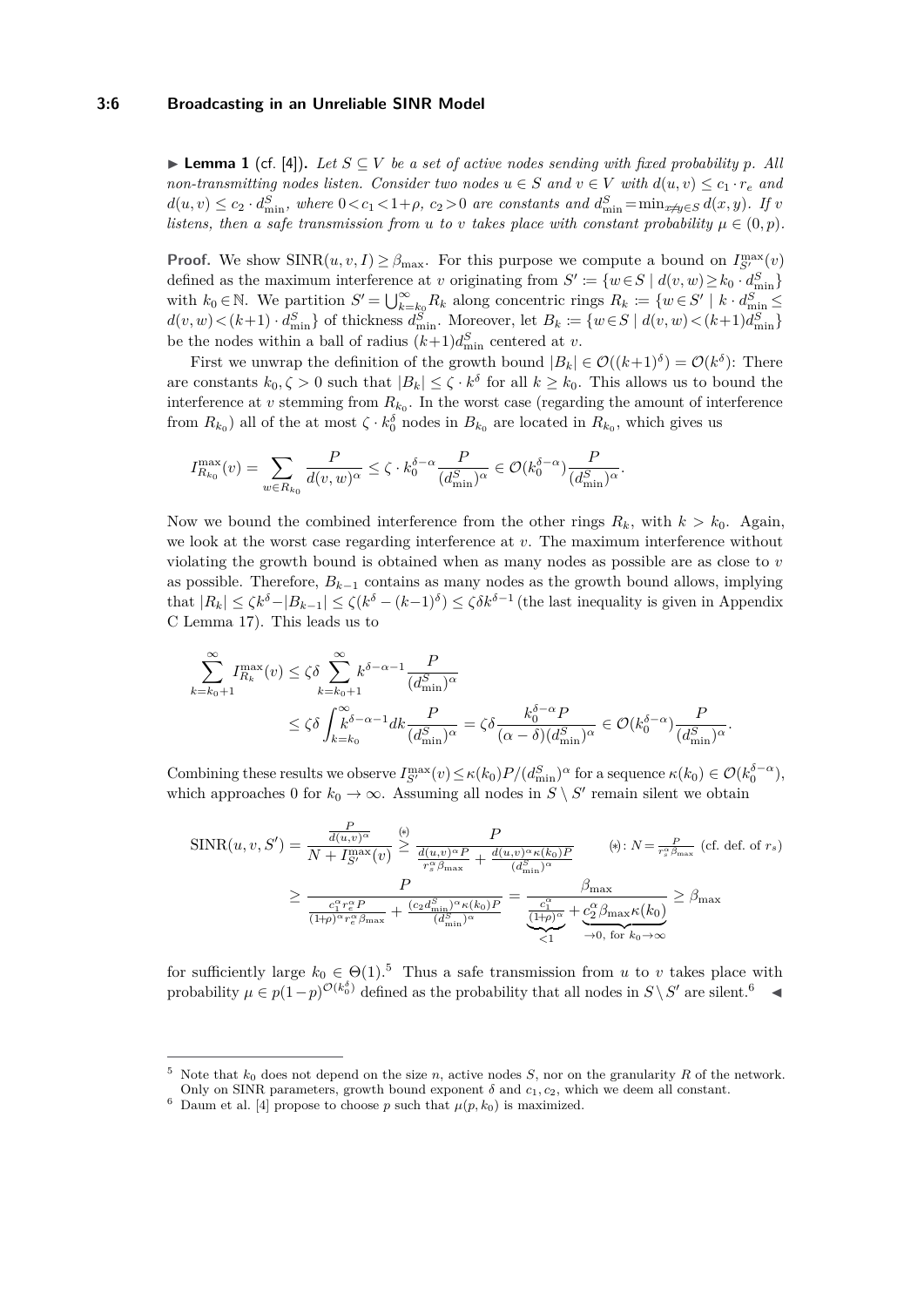<span id="page-6-2"></span>

| Algorithm 1 ROBUSTDISSEMINATION.                                                                                       | $\triangleright$ high level description                         |  |
|------------------------------------------------------------------------------------------------------------------------|-----------------------------------------------------------------|--|
| $S_1 \leftarrow S$                                                                                                     | $\triangleright$ set of active nodes at start of this procedure |  |
| for phase $\phi \leftarrow 1$ to $ \log R  + 2$ do                                                                     | $\triangleright$ number of phases limited due to Lemma 11       |  |
| for $\Theta(Q \log n)$ rounds do                                                                                       | $\triangleright Q$ determined in Lemmas 13,14                   |  |
| Nodes in $S_{\phi}$ send M with probability $p/Q$                                                                      | $\triangleright$ disseminate M to $N(S)$                        |  |
| Compute DIS $S_{\phi+1}$ of $\tilde{H}^{\mu}[S_{\phi}]$ by executing subroutine COMPUTEDIS $(\mu, p)$ on all $v \in S$ |                                                                 |  |

# <span id="page-6-0"></span>**4 Robust Broadcast Algorithm - Overview**

The solution of the *neighborhood dissemination problem* lies at the core of the broadcast algorithm by [\[4\]](#page-15-0). An algorithm solves neighborhood dissemination for a set of active nodes *S* that already know a message  $M$ , if after its execution, the neighborhood  $N(S)$  of *S* in the communication graph  $G_C$  also knows M. Starting with a source node v as single active node  $S = \{v\}$ , global broadcast can be solved by iteratively calling the neighborhood dissemination routine, setting  $S = N(S)$  after each iteration. This way M travels one hop along all shortest paths in *G<sup>C</sup>* emanating from the source, thus solving global broadcast after at most *D* calls of the neighborhood dissemination routine (*D* is the diameter of  $G_C$ ).

Algorithm RobustDissemination (introduced above) solves the neighborhood dissemination problem in a robust manner. This means that the synchronous execution of ROBUSTDISSEMINATION by all active nodes  $v \in S$  disseminates message M to  $N(S)$  w.h.p. and for any strategy of the adversary. It differs from [\[4\]](#page-15-0) only in its subroutines and its analysis.<sup>[7](#page-6-1)</sup> The dissemination of M from *S* to  $N(S)$ , relies on a graph structure  $H^{\mu}[S]$  among the set *S* of active nodes, named *SINR-induced graph* by [\[4\]](#page-15-0). The graph  $H^{\mu}[S]$  contains all edges among nodes in  $S$  with a probability of transmission success of at least  $\mu$ .

In [\[4\]](#page-15-0), active nodes approximate  $H^{\mu}[S]$  by exchanging messages and computing the ratio of successfully received messages in order to determine reliable links. In the unreliable SINR model, the probability of transmission success is subject to adversary influence. In our analysis we account for that by modifying the definition of  $H^{\mu}[S]$  and classify edges into safe and unsafe edges (implying that  $H^{\mu}[S]$  is not unique, since the adversary may 'choose' unsafe edges). The structure  $H^{\mu}[S]$  itself is implicit. We introduce a subroutine TRANSMIT that, when executed simultaneously by all nodes in *S*, 'probes' connections and passes messages only among those nodes in *S* which are sufficiently 'reliable', while prohibiting communication among all others, thereby inducing  $H^{\mu}[S]$ . The details are covered in Section [5.](#page-7-0)

Algorithm RobustDissemination is grouped into phases during which active nodes send. After each phase, active nodes are thinned out to decrease interference and enable dissemination of  $M$  to more distant neighbors. In [\[4\]](#page-15-0), this is achieved by calculating a maximal independent set (MIS) on  $H^{\mu}[S]$  and deactivating the nodes not in it. Due to unreliable edges we are not able to compute a MIS of  $H^{\mu}[S]$  in our scenario. Instead, we use the well-known coloring algorithm of [\[18\]](#page-16-12) to construct a structure we call *Dominating Independent Set* (DIS) in  $\mathcal{O}(\log n \log^* n)$  rounds and has properties similar to a MIS (this structure was used before in the context of dual graphs by [\[3\]](#page-15-8)). The algorithm ComputeDIS uses Transmit as a subroutine and is given and analyzed in Section [6.](#page-9-0)

We show that after calculating a DIS on *S* and deactivating all nodes not in it, the minimal distance among remaining nodes in *S* at least doubles. Hence, after at most  $\mathcal{O}(\log R)$ phases their distance exceeds  $r_e$  (remaining nodes are *'sparse'*) and by then (at the latest) M

<span id="page-6-1"></span>We adjust the proofs of [\[4\]](#page-15-0) to this paper, thus knwoledge of [4] is recommended but not required. Additionally we mark all lemmas, which have a direct counterpart in [\[4\]](#page-15-0) with "(cf. [\[4\]](#page-15-0))".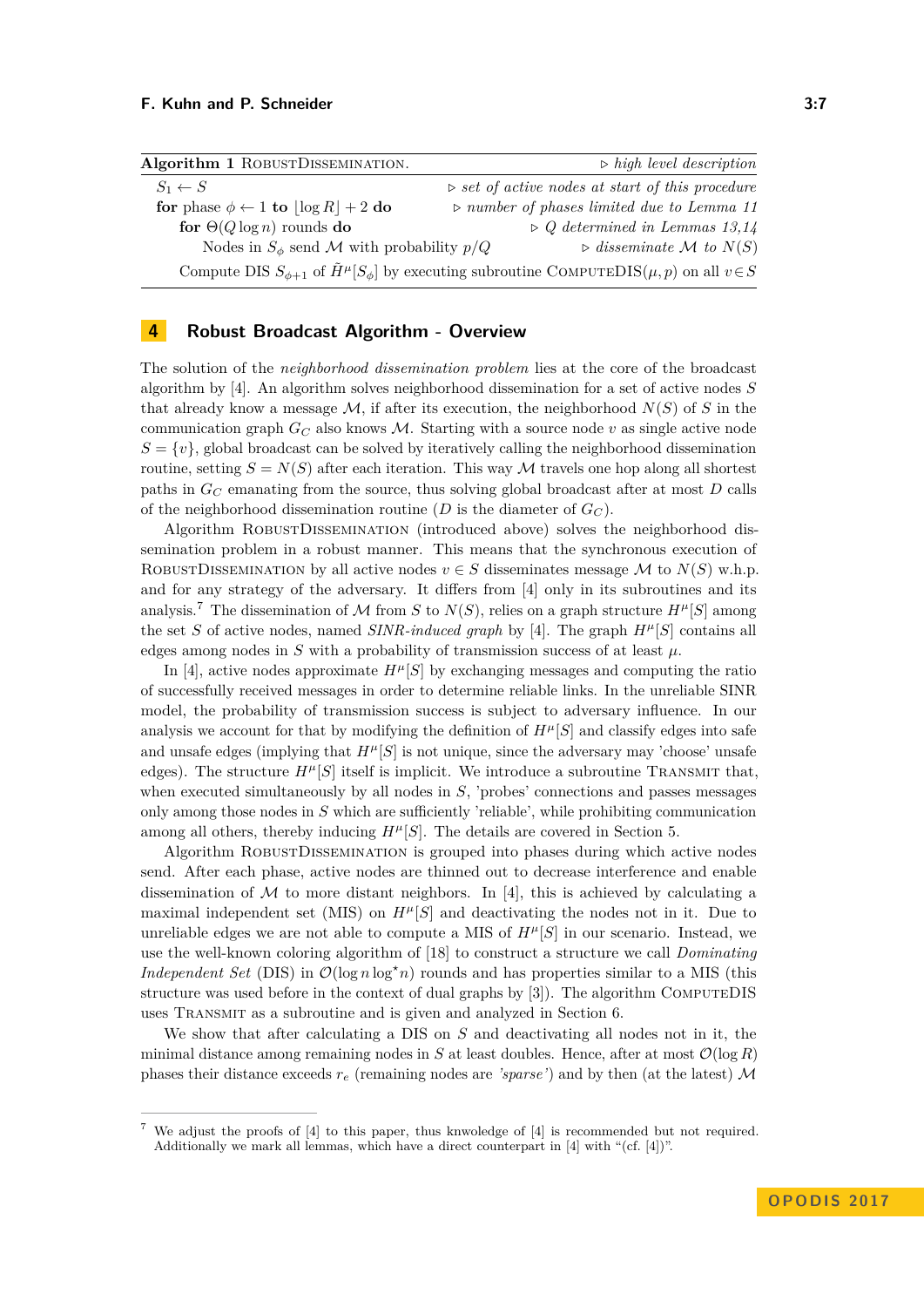#### **3:8 Broadcasting in an Unreliable SINR Model**

is received by all nodes in  $N(S)$  w.h.p. The properties required for the analysis of Algorithm [1](#page-6-2) are given in Section [7](#page-11-1) where we adhere closely to the respective proofs provided in [\[4\]](#page-15-0).[8](#page-7-1)

In the following, we present the details and subroutines of RobustDissemination. We show that key characteristics of the algorithm of [\[4\]](#page-15-0) are conserved or transformed into similar notions in the unreliable case. This enables us to prove the following theorem in Section [8.](#page-12-0)

<span id="page-7-3"></span>▶ **Theorem 2.** *Algorithm* ROBUSTDISSEMINATION *solves neighborhood dissemination in the unreliable SINR model robustly and in*  $\mathcal{O}(\log n (\log^* n + (\log R)^{\alpha+1} \frac{\beta_{\max}}{\beta_{\min}}))$  *rounds.* 

We can solve global broadcast by repeating algorithm ROBUSTDISSEMINATION *D* times, a fact we note in the following corollary.

▶ Corollary 3. *Algorithm* ROBUSTDISSEMINATION *can be used to solve global broadcast in the unreliable SINR model robustly and in*  $\mathcal{O}(D \log n (\log^* n + (\log R)^{\alpha+1} \frac{\beta_{\max}}{\beta_{\min}}))$  *rounds.* 

### <span id="page-7-0"></span>**5 SINR-Induced Graphs in the Unreliable SINR Model**

Assume that during each round the active nodes in *S* send with the same probability  $p \in (0, 1)$ , which yields a random set  $I \subseteq S$  of transmitting nodes. For every pair of nodes  $u, v$  let  $\sigma_{u,v}$ be the probability that  $\text{SINR}(u, v, I) \geq \beta_{\text{max}}$ , i.e., the probability that a safe transmission from *u* to *v* takes place. Let  $\tau_{u,v}$  be the probability that  $SINR(u, v, I) \geq \beta_{\min}$ , i.e., an unsafe transmission *may* take place (the adversary might decide). Obviously  $\tau_{u,v} \geq \sigma_{u,v}$ .

Let  $\mu \in (0, p)$  be a given threshold probability. Then we call *v* a  $\mu$ -safe neighbor of *u* and  $(u, v)$  a  $\mu$ -safe edge if both  $\sigma_{u,v} \geq \mu$  and  $\sigma_{v,u} \geq \mu$ . We highlight the fact that  $(u, v)$  is  $\mu$ -safe iff  $(v, u)$  is  $\mu$ -safe as well, with the notation  $\{u, v\}$ . We call  $v$  a  $\mu$ -unsafe neighbor of  $u$  and  $(u, v)$  a *µ*-unsafe edge if  $\tau_{u,v} \geq \mu$  and  $(u, v)$  is not *µ*-safe.

Define the (directed) *SINR-induced graph*  $H^{\mu}[S] := (S, E^{\mu}[S])$  where  $(u, v) \in E^{\mu}[S]$ . iff  $\tau_{u,v} \geq \mu$ . This means  $E^{\mu}[S]$  contains exactly the  $\mu$ -safe and  $\mu$ -unsafe edges. Let  $E_{\text{safe}}^{\mu}[S] \cup E_{\text{unsafe}}^{\mu}[S] = E^{\mu}[S]$  with  $E_{\text{safe}}^{\mu}[S] \cap E_{\text{unsafe}}^{\mu}[S] = \emptyset$  be the partition of  $E^{\mu}[S]$  into  $\mu$ -safe edges and  $\mu$ -unsafe edges.

We cannot hope to determine  $H^{\mu}[S]$  efficiently and exactly with a distributed algorithm in the unreliable scenario, since the adversary might mask the existence of  $\mu$ -unsafe edges. Instead we settle for an  $\varepsilon$ -close approximation  $\tilde{H}^{\mu}[S]$  (for an  $\varepsilon \in (0, \frac{1}{2}]$ ).<sup>[9](#page-7-2)</sup> A graph  $\tilde{H}^{\mu}[S] \coloneqq$  $(S, \tilde{E}^{\mu}[S])$  is an  $\varepsilon$ -close approximation of  $H^{\mu}[S]$  if and only if

 $E_{\text{safe}}^{\mu}[S] \subseteq \tilde{E}^{\mu}[S] \subseteq E^{(1-\varepsilon)\mu}[S]$ .

This entails that  $\hat{H}^{\mu}[S]$  guarantees to include  $\mu$ -safe edges with  $\sigma_{u,v}, \sigma_{v,u} \geq \mu$  and to exclude edges with  $\tau_{u,v}$  <  $(1-\varepsilon)\mu$ . A graph  $\tilde{H}^{\mu}[S]$  may or may not include edges  $(u, v)$  with  $\tau_{u,v} \geq (1-\varepsilon)\mu$  and  $\sigma_{u,v} < \mu$  or  $\sigma_{v,u} < \mu$ , though. Due to these edges, an approximation  $\tilde{H}^{\mu}[S]$  is not unique and communication in  $\tilde{H}^{\mu}[S]$  along these edges is inherently volatile.

Note that instead of computing  $\tilde{H}^{\mu}[S]$  (as in [\[4\]](#page-15-0)), we utilize that communication via TRANSMIT( $\mu, p, M$ ) (Algorithm [2\)](#page-8-0) induces a graph  $\tilde{H}^{\mu}[S]$  by guaranteeing (w.h.p.) communication along edges in  $E_{\text{safe}}^{\mu}[S]$  and inhibiting communication among edges  $(u, v)$  with *τ*<sub>*u,v*</sub>  $\lt$  (1−*ε*) $\mu$  w.h.p. (the adversary decides about the remaining edges in  $E^{(1-\varepsilon)\mu}[S]$ ). We

<span id="page-7-1"></span><sup>8</sup> Algorithm RobustDissemination uses the following constants: Network param. *n, R*, SINR param. *P, N, α, β*min*, β*max, and tuning param. *p, ε*. Parameter *µ* is derived from these constants (cf. Lemma [1\)](#page-5-0).

<span id="page-7-2"></span><sup>9</sup>  $\varepsilon = \frac{1}{2}$  optimizes the run-time of TRANSMIT $(\mu, p, \mathcal{M}_v)$ . The increased in-degree  $\Delta$  of  $\tilde{H}^{\mu}[S]$  associated with this choice of  $\varepsilon$  is of comparatively little consequence regarding run-time.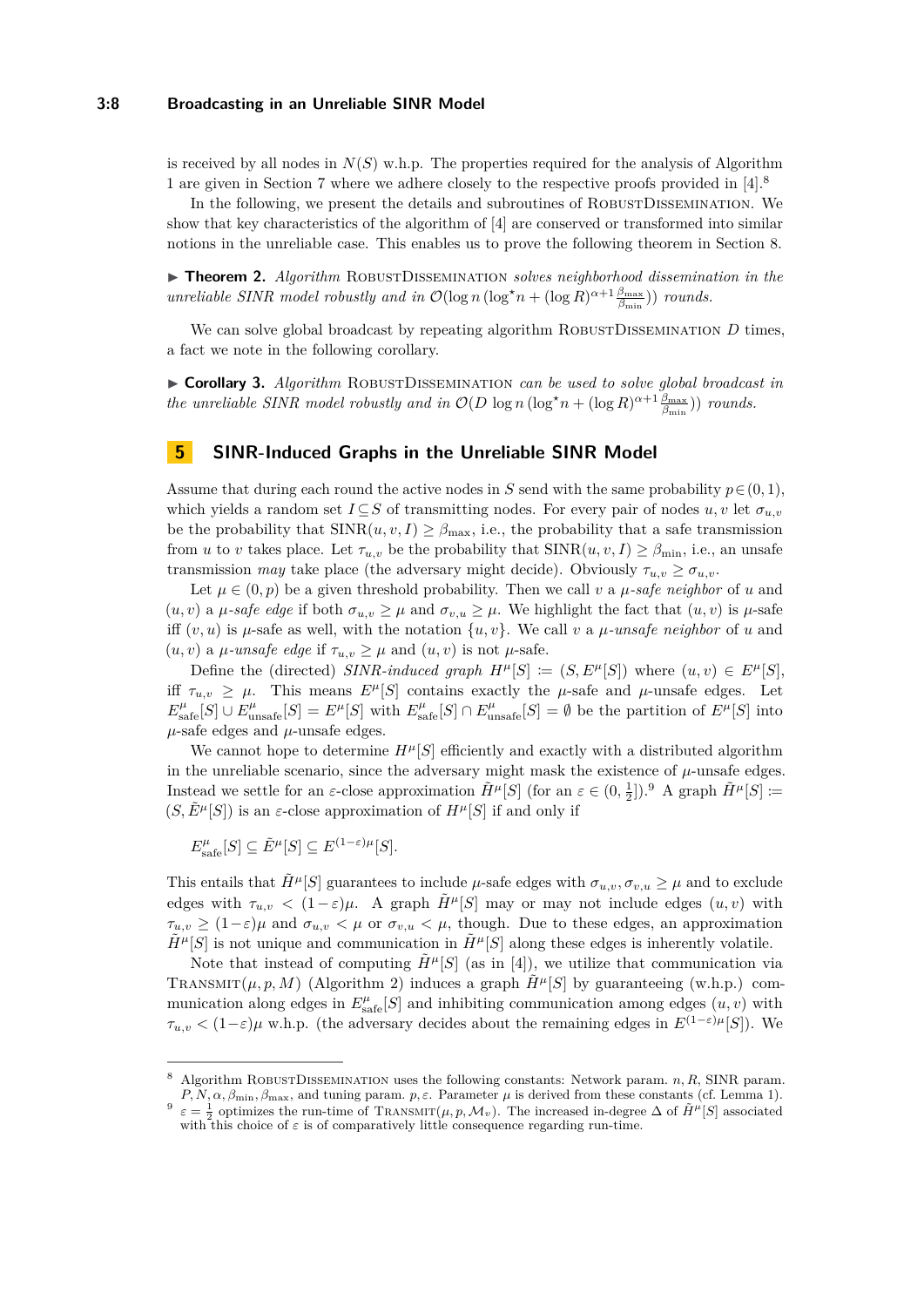prove this in Lemma [5.](#page-8-1) The properties of  $\tilde{H}^{\mu}[S]$  are leveraged in the analysis of the DIS (in whose computation we actually employ  $\text{Transmtr}(\mu, p, M)$ , cf. Section [6\)](#page-9-0) and in the analysis of the neighborhood dissemination protocol (Section [7\)](#page-11-1).

A convenient property of  $\tilde{H}^{\mu}[S]$  we immediately observe, is that its maximum in-degree is bounded by  $\Delta := \frac{1}{(1-\epsilon)\mu}$ , since a higher in-degree implies a node *v* that might receive  $\sum_{u \in N(v)} \tau_{u,v} \geq \sum_{u \in N(v)} (1-\varepsilon)\mu > 1$  messages in expectation, contradicting the fact that nodes receive at most one message per round. Another property is shown by the subsequent lemma, namely that there is a small enough constant  $\mu$ , such that  $H^{\mu}[S]$  contains all relatively short edges as  $\mu$ -safe edges. Since  $E_{\text{safe}}^{\mu}[S] \subseteq \tilde{E}^{\mu}[S]$ , this lemma extends to  $\tilde{H}^{\mu}[S]$ .

<span id="page-8-2"></span>▶ **Lemma 4** (cf. [\[4\]](#page-15-0)). *There exists*  $\mu \in (0, p)$ *, s.t. for any*  $S \subseteq V$  *and all*  $u, v \in S$ *,*  $u \neq v$  *with*  $d(u, v) \le \min(2d_{\min}^S, r_e), d_{\min}^S = \min_{u \ne v \in S} d(u, v),$  it holds that  $\{u, v\} \in E_{safe}^{\mu}[S].$ 

**Proof.** Since  $d(u, v) \leq 2 \cdot d_{\min}^S$  and  $d(u, v) \leq r_e$ , this lemma is a corollary of Lemma [1.](#page-5-0)

The following routine guarantees safe and fast message passing among *µ*-safe neighbors in *S* w.h.p. Furthermore, it inhibits communication among nodes in *S* with low transmission probability w.h.p. Edges along which communication takes place form a graph  $H^{\mu}[S]$ .

<span id="page-8-0"></span>

| Algorithm 2 TRANSMIT $(\mu, p, \mathcal{M}_v)$ .                                                  | $\triangleright$ to be initiated simultaneously by each $v \in S$                                              |  |
|---------------------------------------------------------------------------------------------------|----------------------------------------------------------------------------------------------------------------|--|
| for $T \leftarrow \frac{c \log n}{\epsilon^2 u}$ rounds do                                        | $\triangleright c$ determined in Lemma 5 and $\varepsilon \in (0, \frac{1}{2})$ fixed                          |  |
| Send pair $(ID(v), \mathcal{M}_v)$ of message $\mathcal{M}_v$ and own ID(v) with probability p    |                                                                                                                |  |
| for $T$ rounds do                                                                                 | $\triangleright$ list length constant, since nodes have at most $\frac{1}{(1-\epsilon)u}$ neighbors            |  |
|                                                                                                   | With probability p, send list of IDs of which at least $(1-\frac{\varepsilon}{2})\mu T$ messages were received |  |
| for all $ID(u)$ in own ID-list do                                                                 |                                                                                                                |  |
| if ID( <i>u</i> ) is in own list and ID( <i>v</i> ) is in the ID-list received from <i>u</i> then |                                                                                                                |  |
| Consider message $\mathcal{M}_u$ of u as received                                                 | $\triangleright$ receive messages where $\sigma_{u,v}, \sigma_{v,u} \geq \mu$                                  |  |
| else discard $\mathcal{M}_u$                                                                      | $\rho$ neglect messages where $\tau_{u,v} < (1-\varepsilon)\mu$                                                |  |

<span id="page-8-1"></span>**Lemma 5.** *Algorithm*  $\text{TRANSMIT}(\mu, p, \mathcal{M}_v)$  *takes*  $\mathcal{O}(\frac{\log n}{\varepsilon^2 \mu})$  *rounds. If initiated simultaneously by each*  $v \in S$ *, then messages are received among*  $\mu$ -safe neighbors  $u, v \, (\sigma_{u,v} \geq \mu)$  w.h.p. *If*  $\tau_{u,v}$  <  $(1-\varepsilon)\mu$  *then w.h.p. no message of u is received by v. Furthermore, edges along which messages are successfully received form an*  $\varepsilon$ *-close approximation*  $\tilde{H}^{\mu}[S]$  *of*  $H^{\mu}[S]$  *w.h.p.* 

**Proof.** Let  $u, v \in S$  and let  $X_i := 1$ , if  $\text{SINR}(u, v, I) \geq \beta_{\text{max}}$  in round *i* of the first loop, i.e., a safe transmission from *u* to *v* takes place, and  $X_i := 0$ , else. Furthermore, let  $X := \sum_{i=1}^{T} X_i$ . Assume  $(u, v)$  is  $\mu$ -safe, i.e.,  $\sigma_{u,v}, \sigma_{v,u} \geq \mu$ . Using a multiplicative Chernoff bound we show that the event  $X \leq (1 - \frac{\varepsilon}{2}) \mu T$  is very improbable.

$$
\mathbb{P}(X \le (1 - \frac{\varepsilon}{2}) \sigma_{u,v} T) \le \exp(-\frac{\varepsilon^2 \sigma_{u,v} T}{8}) = \exp(-\log n \cdot \frac{c \sigma_{u,v}}{8\mu}) \le n^{-\frac{c}{8}}.
$$

Analogously, the same result holds for messages sent from *v* to *u*. Let  $A_{u,v}$  be the event that *v* does not receive message  $\mathcal{M}_u$  from *u* via algorithm TRANSMIT $(\mu, p, \mathcal{M}_v)$  that is  $X \leq (1 - \frac{\varepsilon}{2}) \mu T$  during the first loop or *u* does not receive *v*'s list during the second loop. The second condition is even less likely than the first, hence  $\mathbb{P}(A_{u,v}) \leq 2n^{-\frac{c}{8}} \leq n^{1-\frac{c}{8}}$ .

This means that (for  $c > 8$ ) event  $\overline{A}_{u,v}$  takes place w.h.p., i.e., *v* receives message  $\mathcal{M}_u$  from *u*. The same is true for event  $\bar{A}_{v,u}$ . If both  $\bar{A}_{u,v}$  and  $\bar{A}_{v,u}$  occur, we have  $\{u, v\} \in \tilde{E}_{\text{safe}}^{\mu}[S]$ in the graph  $\hat{H}^{\mu}[S]$  induced by those edges along which messages are successfully received.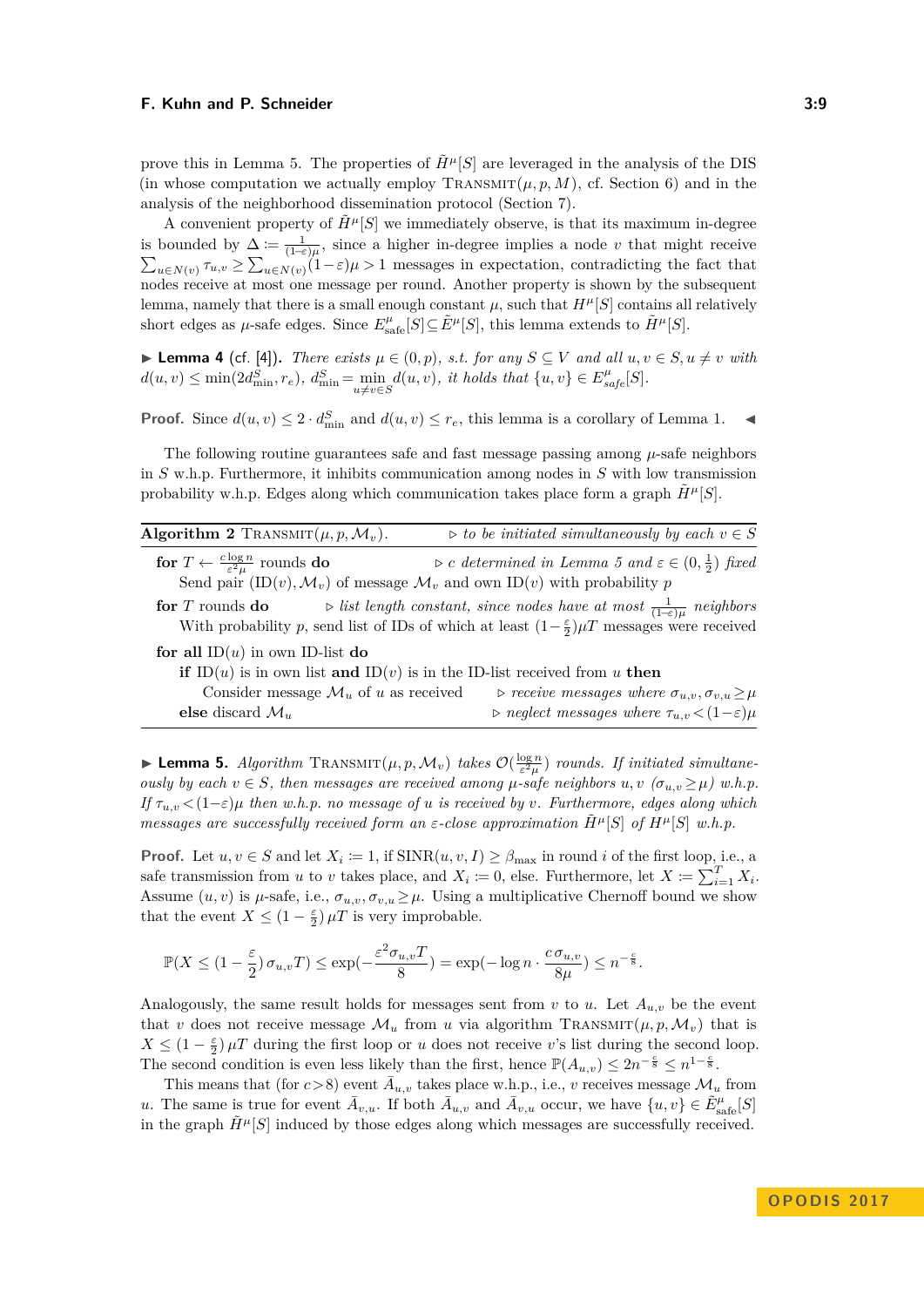#### **3:10 Broadcasting in an Unreliable SINR Model**

Now let  $Y_i \coloneqq 1$ , if  $\text{SINR}(u, v, I) \geq \beta_{\text{min}}$  in round *i* of the first loop, i.e., an unsafe transmission from *u* to *v* might take place, and  $Y_i \coloneqq 0$ , else. Let  $Y \coloneqq \sum_{i=1}^T Y_i$ . Assume  $\tau_{u,v} < \mu(1-\varepsilon) =: \mu'$  and let  $B_{u,v}$  be the event  $Y \geq (1-\frac{\varepsilon}{2}) \mu T$ . We obtain

$$
\mathbb{P}(B_{u,v}) = \mathbb{P}(Y \ge (1 - \frac{\varepsilon}{2})\mu T) = \mathbb{P}(Y \ge \frac{1 - \frac{\varepsilon}{2}}{1 - \varepsilon}\mu' T) \le \mathbb{P}(Y \ge (1 + \frac{\varepsilon}{2})\mu' T)
$$
  

$$
\le \exp(-\frac{\varepsilon^2 \mu' T}{12}) = \exp(-\log n \cdot \frac{c\mu'}{12\mu}) = n^{-\frac{c}{12}(1-\varepsilon)} \stackrel{(\varepsilon \le \frac{1}{2})}{\le} n^{-\frac{c}{24}}.
$$

Therefore, even if the adversary permits all transmissions with  $\text{SINR}(u, v, I) \geq \beta_{\text{min}}$  during the first loop, the total number will be lower than  $(1-\frac{\varepsilon}{2}) \mu T$  w.h.p. Thus *u* is not in *v*'s list, hence neither receives the others message thus  $(u, v), (v, u) \notin \tilde{E}^{\mu}[S]$  w.h.p. The probability that at least one edge of the clique among active nodes  $C(S) := \{(u, v) | u, v \in S, u \neq v\}$  is falsely in- or excluded in  $\tilde{E}^{\mu}[S]$  is bounded by

$$
\mathbb{P}(\bigcup_{(u,v)\in C(S)} (A_{u,v}\cup B_{u,v})) \leq \sum_{(u,v)\in C(S)} (\mathbb{P}(A_{u,v}) + \mathbb{P}(B_{u,v})) \leq \sum_{(u,v)\in C(S)} (n^{1-c/8} + n^{-c/24}) < n^{4-c/24}.
$$

This shows that for  $c > 96$  w.h.p. all  $\mu$ -safe edges are included in  $\tilde{E}^{\mu}[S]$  and all edges which are not even  $\mu(1-\varepsilon)$ -unsafe are excluded w.h.p.

Note that the definition of  $\tilde{H}^{\mu}[S]$  permits directed edges  $(u, v) \in \tilde{E}^{\mu}[S]$  with  $(v, u) \notin \tilde{E}^{\mu}[S]$ . In practice, this happens if  $\tau_{u,v}, \tau_{v,u} \geq \mu(1-\varepsilon)$  and the adversary permits all transmissions among *u* and *v* in the first loop of Algorithm [2](#page-8-0) such that *u* and *v* are in each others lists. Subsequently, the adversary allows only the transfer of *v*'s list to *u* but blocks all attempts of *u* sending its list to *v*. Nevertheless, *µ*-safe edges are undirected w.h.p., since there will occur sufficiently many safe transmissions between  $\mu$ -safe neighbors, which the adversary cannot block. In the following we use the notation  $\{u, v\}$  to highlight  $\mu$ -safe edges.

### <span id="page-9-0"></span>**6 Calculating Dominating Independent Sets**

After each phase of message dissemination of nodes in *S*, we rely on the properties of  $\tilde{H}^{\mu}[S]$ , to thin out the set of nodes *S* so that message dissemination becomes feasible in areas of high interference. In the basic algorithm [\[4\]](#page-15-0) this is accomplished by determining a MIS of  $H^{\mu}[S]$  and deactivating all nodes not in it. In unreliable scenarios we cannot guarantee independence with respect to  $\mu$ -unsafe edges since the adversary might mask their existence during MIS-calculation. To loosen the requirements, we introduce a more general notion.

**Definition 6.** Let  $G = (V, E, E')$  be a graph with disjoint sets of undirected edges E and directed edges  $E'$ . Subset  $V' \subseteq V$  is independent w.r.t.  $E$  if no two nodes in  $V'$  are connected by an edge  $\{u, v\} \in E$ . Subset  $V' \subseteq V$  is dominating w.r.t.  $E \cup E'$  if for every node  $v \in V$ either  $v \in V'$  or there exists a  $u \in V'$  such that  $(u, v) \in E \cup E'$ . A *Dominating Independent Set* (DIS)  $D \subseteq V$  of *G* is independent w.r.t. *E* and dominating w.r.t.  $E \cup E'$ .

We exploit the fact that the in-degree of any valid graph  $\tilde{H}^{\mu}[S]$  is bounded by  $\Delta \in \mathcal{O}(1)$ to calculate a DIS of  $(S, E_{\text{safe}}^{\mu}[S], E_{\text{unsafe}}^{(1-\varepsilon)\mu}[S])$ . First, we determine a  $(3\Delta \log \Delta)^2$ -coloring of *S* with respect to the  $\mu$ -safe edges  $E_{\text{safe}}^{\mu}[S]$  in  $\mathcal{O}(\log n \log^* n)$  rounds by adapting the method of Linial [\[18\]](#page-16-12), which uses ∆-cover-free families. Second, we calculate a DIS based on this coloring by successively adding nodes of one color while sustaining the DIS condition.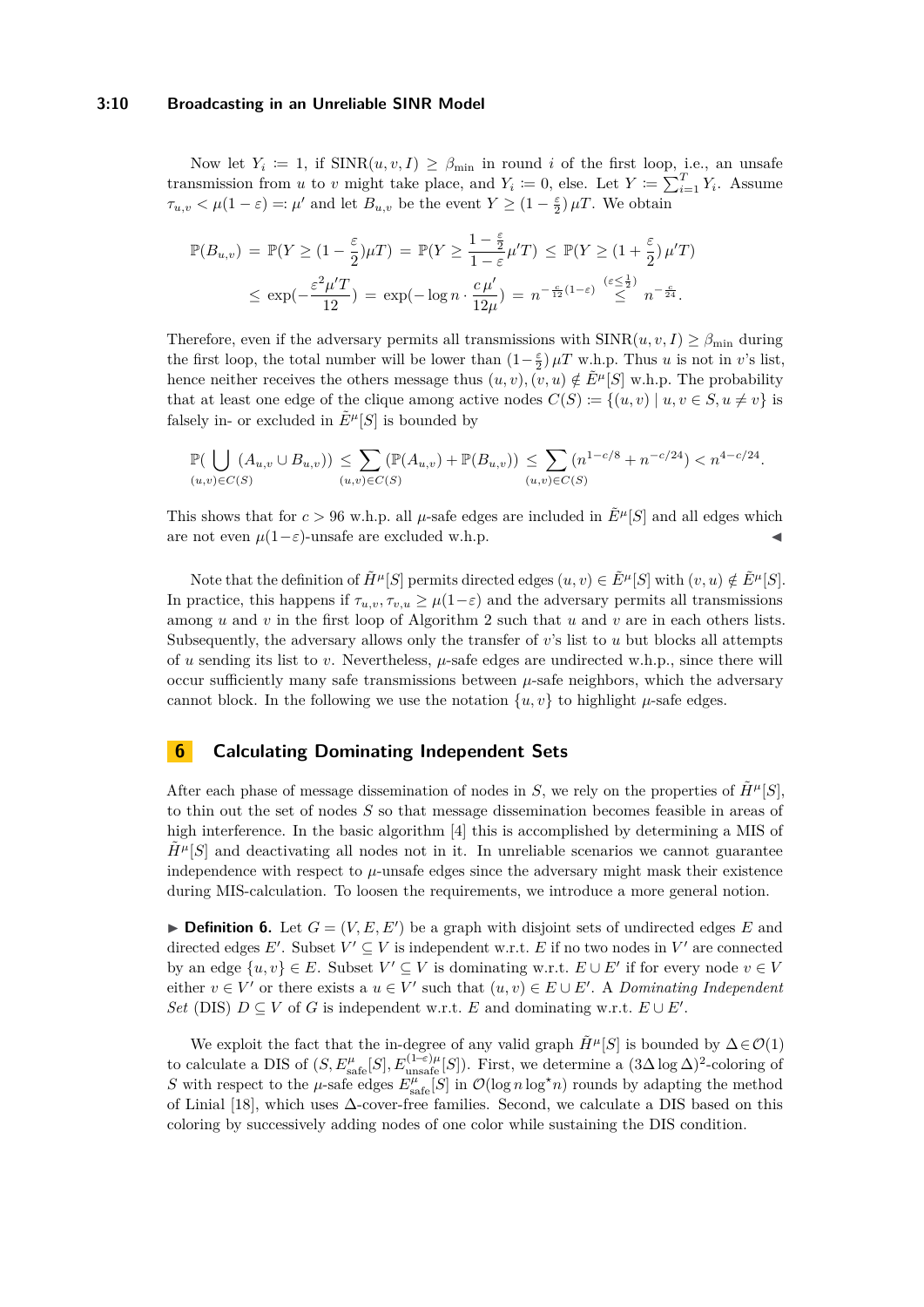**Definition 7.** A  $\Delta$ -cover-free family  $\mathcal F$  is a family of subsets of  $[m],^{10}$  $[m],^{10}$  $[m],^{10}$  such that for any selection of distinct sets  $F_0, \ldots, F_{\Delta} \in \mathcal{F}$  it holds that  $F_0 \nsubseteq \bigcup_{j=1}^{\Delta} F_j$ .

Erdős et al. show in [\[6\]](#page-15-9) how such families can be constructed using polynomials over finite fields. The proof of the following lemma provides the according construction procedure and is given in Appendix [A.](#page-17-3)

<span id="page-10-1"></span>**► Lemma 8.** For prime power q, and integer  $d \in [q-1]$  there is a  $|(q-1)/d|$ -cover-free *family* F *of size*  $|\mathcal{F}| = q^{d+1}$  *of subsets of*  $[q^2]$ *.* 

From Lemma [8](#page-10-1) we immediately obtain the following Lemma [9,](#page-10-2) which was suggested by Linial in [\[18\]](#page-16-12) as constructive alternative to his non-constructive proof of an even smaller ∆-cover-free family. For completeness, the lemma is derived in Appendix [A.](#page-17-3)

<span id="page-10-2"></span>**► Lemma 9.** For  $k \in \mathbb{N}$ , there is a  $\Delta$ -cover-free family F of subsets of  $[m]$  with  $|\mathcal{F}| \geq k$  and  $m \leq (3\Delta \log k)^2$ .

| Algorithm 3 COMPUTEDIS $(\mu, p)$ .                                         | $\triangleright$ to be initiated simultaneously by each $v \in S$                                                                  |
|-----------------------------------------------------------------------------|------------------------------------------------------------------------------------------------------------------------------------|
| $k_0 \leftarrow \text{ID}(v)$                                               | $\triangleright$ assign colors, initially unique IDs                                                                               |
| $k \leftarrow n$                                                            | $\triangleright k$ tracks upper bound of colors currently used                                                                     |
| for $\mathcal{O}(\log^* n)$ times do                                        | $\triangleright$ loop computes coloring w.r.t. $\mu$ -safe edges                                                                   |
| $\text{TRANSMIT}(\mu, p, k_0)$                                              | $\triangleright$ send own color to neighbors in $\tilde{H}^{\mu}[S]$                                                               |
|                                                                             | Let $k_1, \ldots, k_t$ be the colors received from v's neighbors in $\tilde{H}^{\mu}[S]$ . $\Rightarrow t \leq \Delta, k_i \leq k$ |
|                                                                             | Let $\mathcal{F} = \{F_1, \ldots, F_k\}$ as in Lemma 9 $\Rightarrow$ construction procedure in proof of Lemma 8                    |
| Choose new color $k_0 \in F_{k_0} \setminus \bigcup_{k_i \neq k_0} F_{k_i}$ | $\triangleright$ new coloring is valid w.r.t. $\mu$ -safe edges                                                                    |
| $k \leftarrow (3\Delta \log k)^2$                                           | $\triangleright$ at most $(3\Delta \log k)^2$ colors remaining (Lemma 9)                                                           |
| for $l \leftarrow 1$ to k do                                                | $\triangleright$ loop uses $\mathcal{O}(1)$ -coloring to compute DIS                                                               |
| if $l = k_0$ then                                                           |                                                                                                                                    |
| TRANSMIT $(\mu, p, \text{'}Do\;not\;join\;DIS\;and\;terminate!)$            | $\triangleright$ inform neighbors                                                                                                  |
| Join DIS and terminate                                                      |                                                                                                                                    |
| else TRANSMIT $(\mu, p, \emptyset)$                                         | $\triangleright$ All active nodes must initiate routine (Lemma 5)                                                                  |
| if received message 'Do not join DIS and terminate!' then terminate         |                                                                                                                                    |

<span id="page-10-3"></span>► **Lemma 10.** *Algorithm* COMPUTEDIS $(\mu, p)$  computes a DIS of  $(S, E_{safe}^{\mu}[S], E_{unsafe}^{(1-\epsilon)\mu}[S])$  in  $\mathcal{O}(\frac{\log n}{\varepsilon^2 \mu} \log^{\star} n)$  rounds in a robust manner, when initiated simultaneously by all nodes in S.

**Proof.** We prove that during the **first loop** of  $COMPUTEDIS(\mu, p)$  a valid coloring w.r.t.  $\mu$ -safe edges is maintained. Initially we have the trivial coloring by IDs. The rest can be shown inductively. Presume that, at the beginning of a given loop cycle, we have a valid coloring with respect to  $E_{\text{safe}}^{\mu}[S]$  of size at most *k*.

Due to the synchronous execution of TRANSMIT $(\mu, p, k_v)$  by each node  $v \in S$  (where  $k_v$  is the current color of *v*) every node receives at most  $t \leq \Delta$  colors  $k_1, \ldots, k_t \leq k$  from its neighbors w.h.p., since messages are only transmitted along edges of  $\tilde{H}^{\mu}[S]$  (Lemma [5\)](#page-8-1) whose in-degree is bounded by  $\Delta$ . In particular, TRANSMIT( $\mu$ ,  $p$ ,  $k_v$ ) guarantees that every node receives the colors from all of its *µ*-safe neighbors w.h.p. (Lemma [5\)](#page-8-1).

<span id="page-10-0"></span><sup>&</sup>lt;sup>10</sup> For natural numbers  $n \geq 1$  we define  $[n] := \{1, \ldots, n\}.$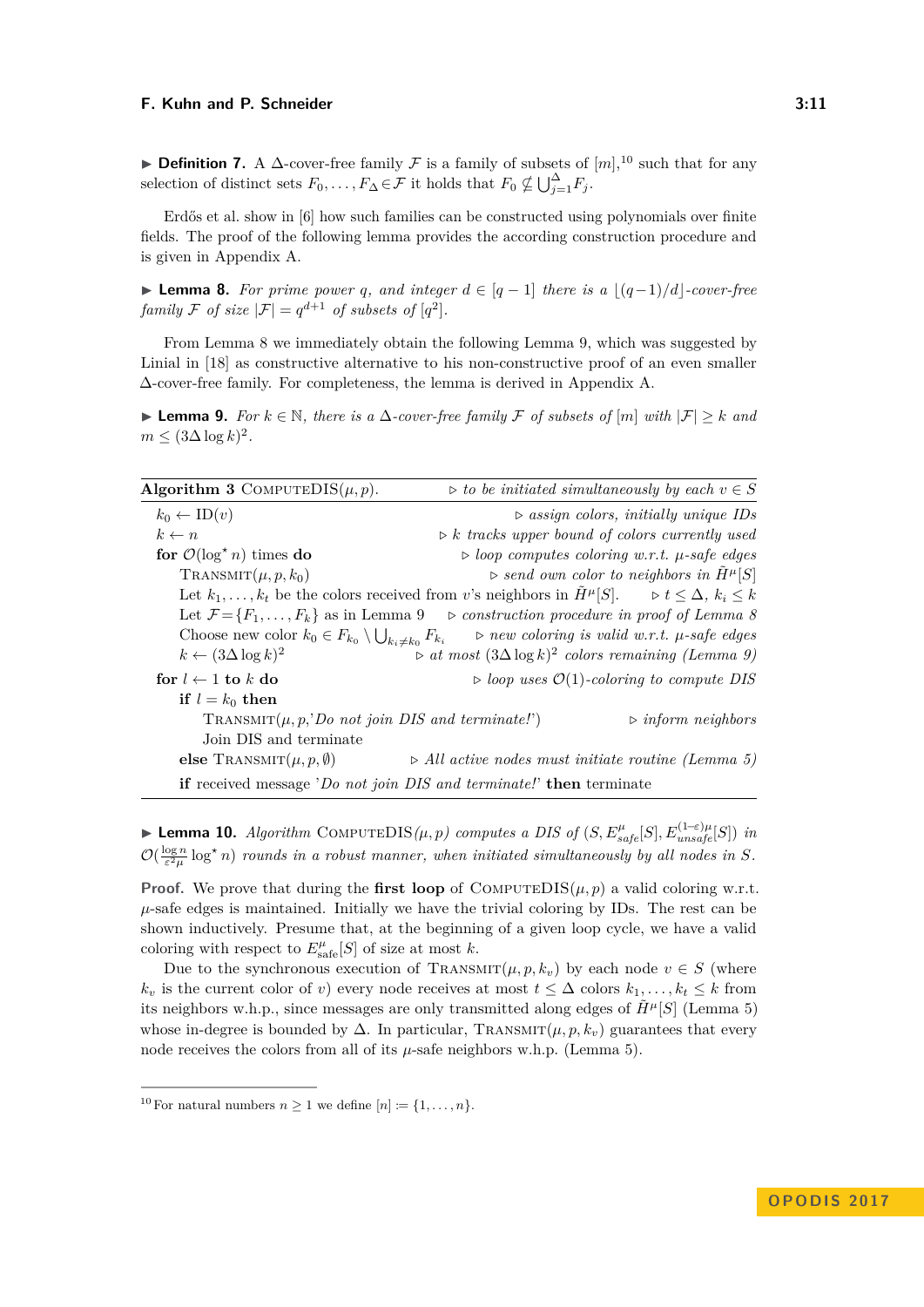#### **3:12 Broadcasting in an Unreliable SINR Model**

Note that *v* may also receive colors that conflict with its own, which stem from  $\mu(1-\varepsilon)$ unsafe neighbors which are not *µ*-safe and whose messages were blocked by the adversary during earlier loop cycles. However, since we only need to ensure a valid coloring with respect to *µ*-safe edges, this does not concern us.

Now all nodes in *S* construct the same  $\Delta$ -cover-free family  $\mathcal{F} = \{F_1, \ldots, F_k\}$  of subsets of  $[m]$  with  $m \leq (3\Delta \log k)^2$ , in accordance with Lemmas [8,](#page-10-1) [9.](#page-10-2)<sup>[11](#page-11-2)</sup> Each node  $v \in S$  picks a new color  $k_0 \in F_{k_0} \setminus \bigcup_{k_i \neq k_0} F_{k_i}$ , which exists due to the ∆-cover-free property. Therefore, neighbors that had different colors during previous rounds are (w.h.p.) still differently colored. In particular, this implies that w.h.p.  $\mu$ -safe neighbors remain differently colored.

In the **second loop** we use the coloring to determine a DIS of *S*. Let  $D_l$  be the subset of nodes in  $S$  that have joined the DIS and let  $T_l$  be those that have terminated until (and including) loop cycle *l*. W.h.p., COMPUTEDIS maintains the invariant that  $D_l$  is a DIS of *T*<sub>l</sub>, i.e.,  $D_l \subseteq T_l$  is independent w.r.t. *µ*-safe edges and  $D_l$  dominates  $T_l$  w.r.t. *µ*-safe edges *and*  $\mu(1-\varepsilon)$ -unsafe edges.

For  $l = 0$ , this is obvious since  $T_0 = D_0 = \emptyset$ . Presume that  $D_{l-1}$  is a DIS w.r.t.  $T_{l-1}$ and let  $v \in T_l \setminus T_{l-1}$ . Since  $\mu$ -safe neighbors are w.h.p. differently colored,  $v \in D_l \setminus D_{l-1}$ cannot have a  $\mu$ -safe neighbor in  $D_l \setminus D_{l-1}$  (w.h.p.). Moreover, since  $D_{l-1}$  informed its  $\mu$ -safe neighbors w.h.p. (Lemma [5\)](#page-8-1), they already terminated during previous cycles. Therefore a node  $v ∈ D_l \setminus D_{l-1}$  that joined the DIS during cycle *l* and terminated only then, cannot have any  $\mu$ -safe neighbors in  $D_{l-1}$  (w.h.p.).

We already know that  $D_{l-1}$  dominates  $T_{l-1}$  w.r.t.  $\mu$ -safe edges and  $\mu(1-\varepsilon)$ -unsafe edges (w.h.p.). Every node  $v \in T_l \setminus T_{l-1}$  is either in  $D_l \setminus D_{l-1}$  or was informed by a neighbor  $u \in D_l \setminus D_{l-1}$  (possibly via a  $\mu(1-\varepsilon)$ -unsafe edge), which means *v* is dominated by *u* ∈ *D*<sup>*l*</sup>  $\setminus$  *D*<sub>*l*−1</sub>. Therefore *D*<sup>*l*</sup>  $\setminus$  *D*<sub>*l*−1</sub> dominates *T*<sub>*l*</sub>  $\setminus$  *T*<sub>*l*−1</sub>, thus *D*<sub>*l*</sub> dominates *T*<sub>*l*</sub> (w.h.p.).

The first loop has the claimed runtime (cf. Lemma [5\)](#page-8-1). The run-time of the second loop depends on the size of the coloring. After at most  $\mathcal{O}(\log^* n)$  cycles of the first loop there are  $\mathcal{O}((\Delta \log \Delta)^2) = \mathcal{O}(1)$  colors left. Therefore the run-time of the second loop is dominated by the run-time of the first, proving the claimed overall run-time.

# <span id="page-11-1"></span>**7 Neighborhood Dissemination Analysis**

In this section we apply moderate changes to the technical parts given in [\[4\]](#page-15-0) in order to reuse them in our unreliable SINR model. Let  $\phi$  be a phase of Algorithm [1:](#page-6-2) ROBUST DISSEMINATION, let  $S_{\phi}$  be the set of active nodes during phase  $\phi$  and let  $d_{\phi} := \min_{u \neq v \in S_{\phi}} d(u, v)$ , if  $|S_{\phi}| \geq 2$ and  $d_{\phi} \coloneqq \infty$ , else. The following lemma proves that in a DIS  $S_{\phi+1}$  of  $S_{\phi}^{12}$  $S_{\phi}^{12}$  $S_{\phi}^{12}$  the minimum distance  $d_{\phi+1}$  among nodes doubles, or is already larger than the effective communication range *re*. The proof is provided in Appendix [B.](#page-17-4)

<span id="page-11-0"></span>**► Lemma 11** (cf. [\[4\]](#page-15-0)). Let  $\phi$  be a phase of Algorithm [1.](#page-6-2) There exists a constant  $\mu \in (0, p)$ , *such that*  $d_{\phi} \geq 2^{\phi-1}d_{\text{min}}$  *or*  $d_{\phi} > r_e$ *, where*  $d_{\text{min}} = \min_{u \neq v \in V} d(u, v)$ *.* 

The next lemmas show that node  $v \in N(S)$  receives the broadcast message M with a guaranteed probability from its nearest active neighbor  $u \in S_\phi$ , in case certain conditions are met. These conditions include that *u* is in safe communication range and that there exists a neighboring node  $w \in S_\phi$  of *u* in  $H^\mu[S_\phi]$ , which is not too close. With the existence of a

<span id="page-11-2"></span><sup>&</sup>lt;sup>11</sup> According to our model, nodes have unlimited computing power during each round. Nevertheless ∆-cover-free families can be computed within polynomial time using the constructive proof of Lemma [8.](#page-10-1)

<span id="page-11-3"></span><sup>&</sup>lt;sup>12</sup> We presume that  $\mu, \varepsilon$  are fixed and abbreviate 'DIS of  $(S, E_{\text{safe}}^{\mu}[S], E_{\text{unsafe}}^{(1-\varepsilon)\mu}[S])$ ' with 'DIS of *S*'.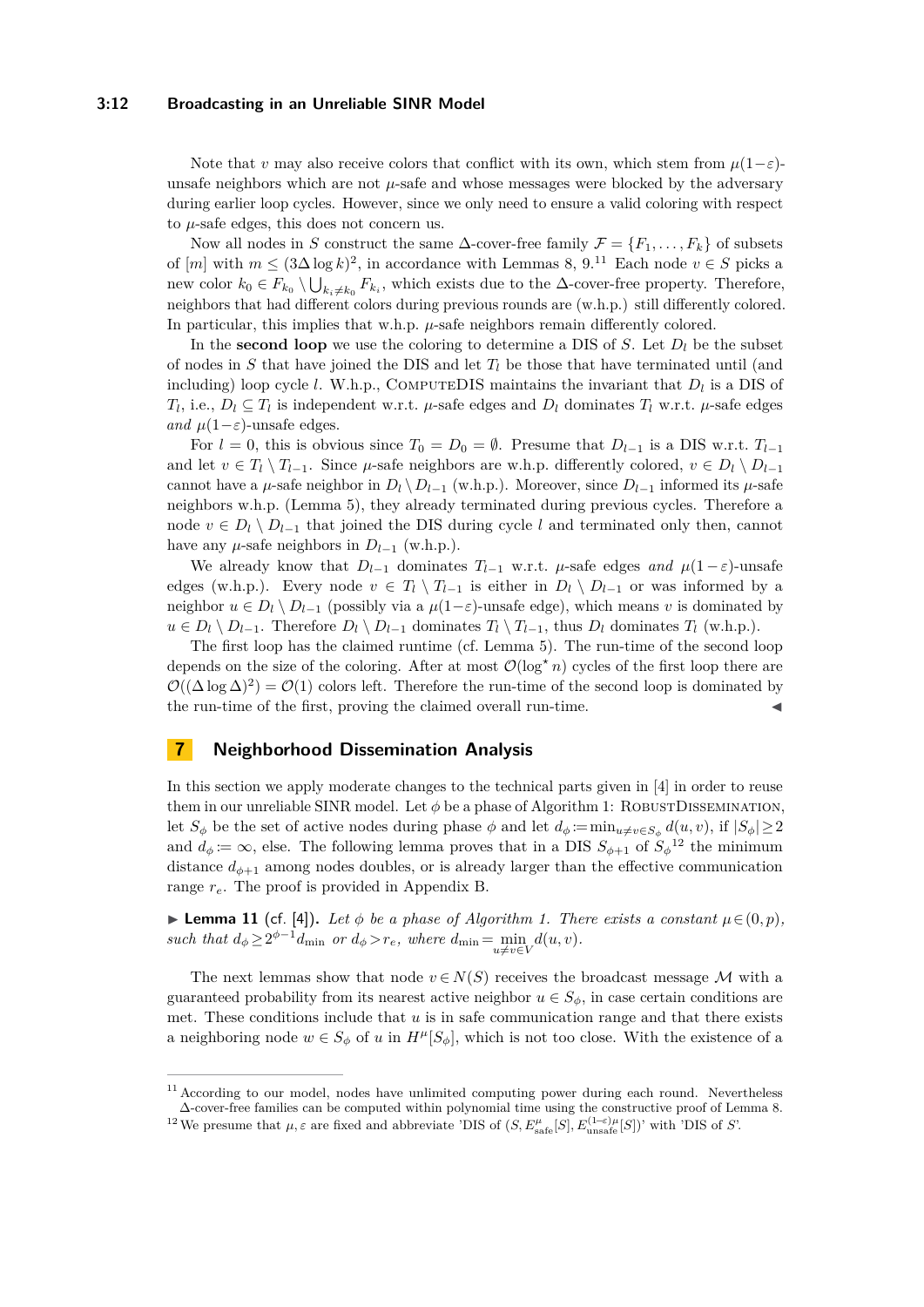relatively long edge  $(w, u) \in E^{\mu}[S_{\phi}]$  we can bound the interference at *u* using the knowledge that *w* was able to transfer messages to *u* with a certain probability  $(\tau_{w,v} \geq (1-\varepsilon)\mu)$ . Consequently, we are able to limit the interference at *u*'s (close) neighbor *v*. The proofs of the following lemmas are given in Appendix [B.](#page-17-4) We adhere closely to the proofs provided in [\[4\]](#page-15-0), although some adaptions and clarifications are required.

First, we limit the interference stemming from the set of nodes close to *v* and then from the set of distant nodes. For this purpose, let  $V' \subseteq V$  be a subset of nodes and let  $X_{V}^{q}$  be the random number of nodes in  $V'$  that send, when each has individual sending probability *q*. Moreover, let  $I_{V'}^q(y) := \sum_{x \in V'} \text{seads } P/d(x, y)^\alpha$  be the random interference at  $y \in V$  stemming from sending nodes in  $V'$ , given that nodes send with probability *q*. Then  $I_{V'}^{\max}(y) := \sum_{x \in V'} P/d(x, y)^{\alpha}$  defines the maximum interference at  $y \in V$  from nodes in *V*'.

<span id="page-12-3"></span>**► Lemma 12** (cf. [\[4\]](#page-15-0)). Let  $\phi$  be a phase of Algorithm [1.](#page-6-2) Let  $v \in N(S)$  and let  $u \in S_{\phi}$ *be the node closest to v. Presume there exists*  $w \in S_\phi$  *with an edge*  $(w, u) \in E^\mu[S_\phi]$  *and let w be the farthest such neighbor of <i>u.* Let  $A = \{x \in S_\phi \mid d(u, x) \leq 2d(u, w)\}\$  and  $\overline{A} = S_{\phi} \setminus (A \cup \{u, v\})$ . If active nodes send with probability  $p/Q$ , then there exists  $\eta \in \Theta(\beta_{\min})$ , *such that the following events occur simultaneously with probability at least*  $\frac{(1-\varepsilon)\mu p}{8Q} \in \Theta(1/Q)$ .

(i) 
$$
I_A^{p/Q}(v) \leq \frac{2^{\alpha+1}P}{Q\beta_{\min}d(u,v)^\alpha}
$$
, (ii)  $I_{\bar{A}}^{p/Q}(v) \leq \frac{2^{\alpha+1}\eta P}{Q\beta_{\min}d(u,v)^\alpha}$ , (iii) u sends and v listens.

Lemma [13](#page-12-1) proves that there is a constant probability that  $v \in N(S)$  receives M from *u*, in case *v* is in communication range of *u* and the ratio  $d(u, w)/d(u, v)$  is above a threshold.

<span id="page-12-1"></span>▶ **Lemma 13** (cf. [\[4\]](#page-15-0)). Let  $\phi$  be a phase of Algorithm [1.](#page-6-2) Let  $v \in N(S)$  and  $u, w \in S_{\phi}$  as in *Lemma* [12.](#page-12-3) *Then there exists*  $\hat{Q} \in \mathcal{O}(\frac{\beta_{\max}}{\beta_{\min}} 2^{\alpha})$ ,  $\gamma \in \Theta((\frac{\beta_{\max}}{\beta_{\min}})^{1/\alpha})$  *such that for all*  $Q \geq \hat{Q}$ *, node v receives* M *safely with probability* Θ(1*/Q*)*, if active nodes send with probability p/Q and*  $d(u, v) \leq (1 + \frac{\rho}{2})r_e$  *and*  $d(u, w) \geq \gamma Q^{-\alpha}d(u, v)$ *.* 

Lemma [14](#page-12-2) guarantees for each phase  $\phi$  except the last that  $v \in N(S)$  receives M w.h.p. in this or previous phases, or *v* is still in safe communication range of an active neighbor.

<span id="page-12-2"></span>**► Lemma 14** (cf. [\[4\]](#page-15-0)). Let  $\phi \leq \log R + 1$  be a phase of Algorithm [1.](#page-6-2) Let  $v \in N(S)$  and let  $u_{\phi} \in S_{\phi}$  *be the active node closest to v. Then there exists a*  $Q \in \Theta((\log R)^{\alpha}), Q \geq \hat{Q}$  *such that either v receives*  $M$  *w.h.p.* during phase  $\phi$  *or earlier, or*  $d(u_{\phi+1}, v) \leq r_e(1 + \frac{\rho \phi}{2 \log R})$ *.* 

Finally, we show that if  $S_\phi$  with  $|S_\phi| \geq 2$  is *'sparse'* in the sense that  $d_\phi > r_e$  (which is a typical case in at least one phase of Algorithm [1\)](#page-6-2), then  $v \in N(S)$  receives M from  $u_{\phi} \in S_{\phi}$ .

<span id="page-12-4"></span>► **Lemma 15.** *Let*  $\phi$  *be a phase of Algorithm [1.](#page-6-2) Let*  $|S_{\phi}| \geq 2$  *and*  $d_{\phi} > r_e$ *. If for*  $v \in V$  *there* is a node  $u \in S_{\phi}$  with  $d(u, v) < c_1 \cdot r_e$  with  $0 < c_1 < 1 + \rho$ , then v receives M in phase  $\phi$  w.h.p.

### <span id="page-12-0"></span>**8 Proof of Theorem [2](#page-7-3)**

**Proof.** Using the previous lemmas, we show that algorithm ROBUSTDISSEMINATION is correct and has the claimed run-time. For the correctness, we prove that any node  $v \in N(S)$ receives M w.h.p. during the last phase  $\psi := |\log R| + 2$ , at the latest.

Lemma [11](#page-11-0) shows that for the minimum distance  $d_{\phi} = \min_{u \neq v \in S_{\phi}} d(u, v)$  among nodes in  $S_{\phi}$ , it holds that  $d_{\phi} \geq 2^{\phi-1}d_{\text{min}}$  or  $d_{\phi} > r_e$ . Hence, if  $\phi > \log R + 1$ , then  $2^{\phi-1}d_{\text{min}} > R \cdot d_{\text{min}} = d_{\text{max}}$ . Therefore, in the last,  $\psi$ -th phase, we have  $d_{\psi} \geq 2^{\psi-1} d_{\min} > d_{\max}$  and consequently  $d_{\psi} > r_e$ (recall that  $d_{\text{max}}$  is the maximum distance among any two nodes within range  $r_e$  of each other). Thus, during the last phase  $\psi$ , either  $d_{\psi} = \infty$  in case  $|S_{\psi}| = 1$ , or the remaining nodes in  $S_{\psi}$  are *sparse*, in the sense that their minimum distance is greater than  $r_e$ .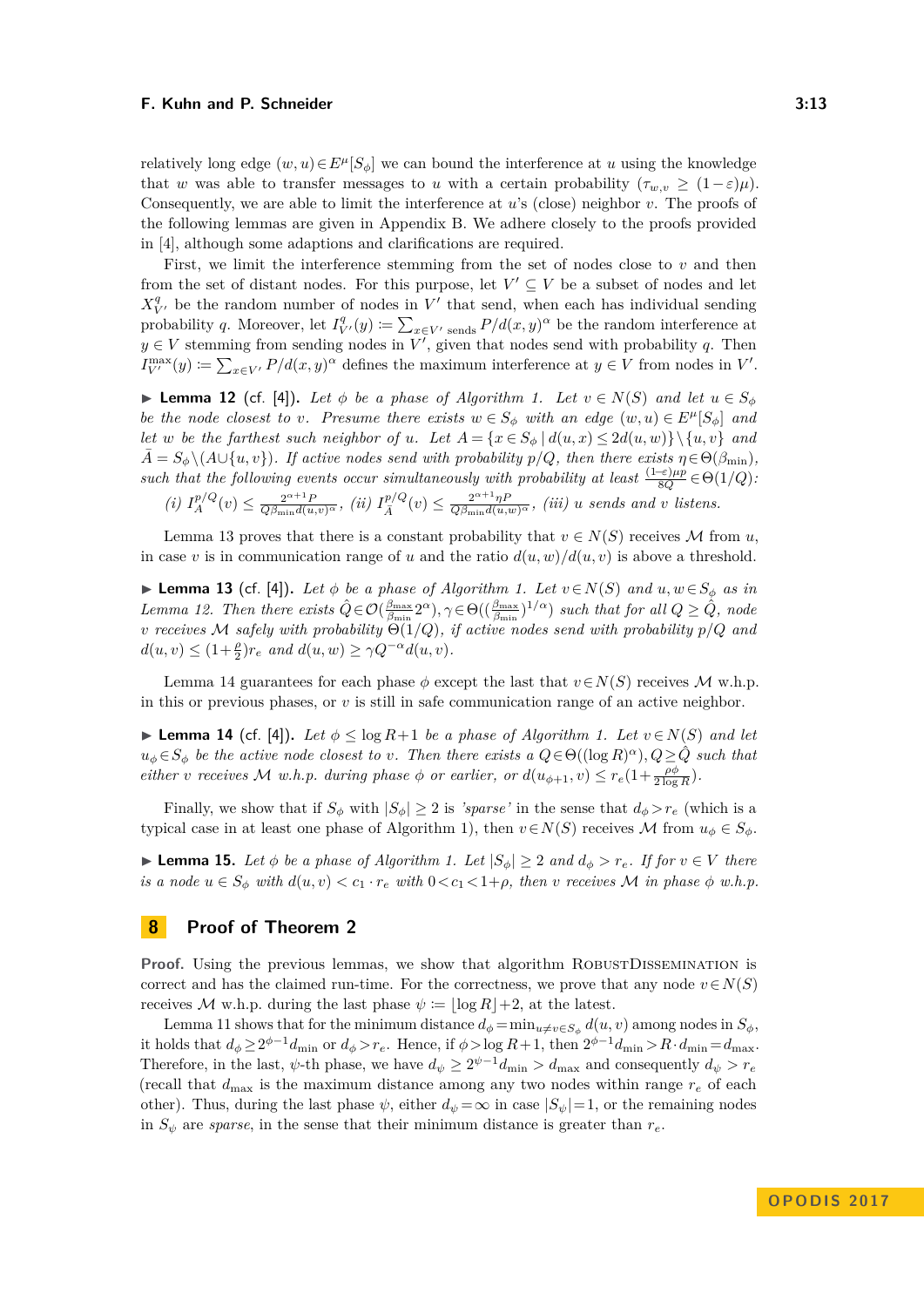#### **3:14 Broadcasting in an Unreliable SINR Model**

First we approach the case  $|S_{\psi}|=1$ . For this purpose, let  $\phi$  be the first phase for which only one node remains in  $S_\phi$ , i.e., either  $|S_1| = 1$  or  $|S_{\phi-1}| \geq 2$ . In case  $S_1 = \{u\}$ , node  $v \in N(S_1)$  receives M safely and w.h.p., during the inner loop where we disseminate M for  $\Theta(Q \log n)$  rounds with probability  $p/Q$ . This is due to the fact that  $d(v, u) \leq r_e$  ( $v \in N(S)$ ) and there is no interference from any other node. Additionally, we choose the hidden constant in  $\Theta(Q \log n)$  sufficiently large, such that *u* sends at least once during that loop w.h.p.

Otherwise ( $|S_{\phi-1}| \geq 2$ ), we apply Lemma [14](#page-12-2) on phase ( $\phi$ -1), and see that either *v* has received M already (in that case we are done) or  $d(u_{\phi}, v) \le r_e(1 + \frac{\rho(\phi - 1)}{2 \log R}) < r_e(1 + \rho) = r_s$ . The latter condition implies that *v* is in safe communication range of the only active node  $u_{\phi}$ in phase  $\phi$ , hence *v* receives M w.h.p. during round  $\phi$  using the same argument as before.

Now consider  $|S_{\psi}| \geq 2$ . Then Lemma [14](#page-12-2) applies for phase  $(\psi - 1) \leq \log R + 1$ , therefore either *v* already received *M* w.h.p. or  $d(u_{\psi}, v) \leq r_e(1 + \frac{\rho(\psi - 1)}{2 \log R}) \leq c_1 \cdot r_e$  with  $c_1 \leq 1 + \frac{3}{4}\rho$ .<sup>[13](#page-13-1)</sup> Since in the final phase  $\psi$ ,  $S_{\psi}$  is also sparse in the sense that  $d_{\psi} > r_e$ , the premise of Lemma [15](#page-12-4) is fulfilled, thus *v* receives  $M$  from its closest neighbor  $u_{\psi}$  in  $S_{\psi}$  w.h.p.

During each phase we execute the sub-procedure COMPUTEDIS, which takes  $\mathcal{O}(\log n \log^* n)$ rounds (Lemma [10\)](#page-10-3). Sending  $M$  takes  $\mathcal{O}(Q \log n) \subseteq \mathcal{O}(\frac{\beta_{\max}}{\beta_{\min}} (\log R)^{\alpha} \log n)$  rounds each phase (we determined *Q* in Lemma [14\)](#page-12-2). We have  $\log R$  + 2 phases, therefore algorithm ROBUST-DISSEMINATION takes at most  $\mathcal{O}(\log n (\log^* n + (\log R)^{\alpha+1} \frac{\beta_{\max}}{\beta_{\min}}))$  rounds.

# <span id="page-13-0"></span>**9 Adversary Reduction**

Finally, we show that a seemingly stronger adversary, which controls *all* SINR-parameters can be reduced to our abstract model, where it controls only  $\beta_v$ . Assume that nodes know only upper and lower bounds  $P^{\uparrow} > P^{\downarrow} > 0, N^{\uparrow} > N^{\downarrow} > 0, \alpha^{\uparrow} > \alpha^{\downarrow} \geq 1$ , and  $\beta^{\uparrow} > \beta^{\downarrow} \geq 1$  on the true SINR parameters  $P_v, N_v, \alpha(u, v), \beta_v$ . In each round and for all pairs of nodes  $u, v \in V$ , the adversary determines the actual values  $P_v$ ,  $N_v$ ,  $\alpha(u, v)$ , and  $\beta_v$  arbitrarily within the given upper and lower bounds, thereby influencing the outcome of

$$
\text{SINR}(u, v, I) := \frac{P_u/d(u, v)^{\alpha(u, v)}}{N_v + \sum_{w \in I} P_w/d(w, v)^{\alpha(w, v)}} \ge \beta_v.
$$

The following theorem formalizes the fact that instead of picking values for all SINR parameters  $P_v$ ,  $N_v$ ,  $\alpha(u, v)$ ,  $\beta_v$  within the given upper and lower bounds, the adversary can equivalently modify only  $\beta'_v$  within some enlarged interval  $[\beta_{\min}, \beta_{\max}]$  with  $\beta_{\min} \leq \beta^{\downarrow}$  $\beta^{\uparrow} \leq \beta_{\text{max}}$ , while the other SINR parameters remain static (and globally known).

<span id="page-13-3"></span>I **Theorem 16.** *For sufficiently large β* <sup>↓</sup> *and a fixed set of uniform SINR parameters*  $P \in [P^{\downarrow}, P^{\uparrow}], N \in [N^{\downarrow}, N^{\uparrow}], \alpha \in [\alpha^{\downarrow}, \alpha^{\uparrow}],$  and  $\beta \in [\beta^{\downarrow}, \beta^{\uparrow}],$  there are values  $\beta_{\max} \geq \beta_{\min} \geq 1$  such *that for any choice of*  $P_v$ *, N<sub>v</sub>,*  $\alpha(u, v)$ *,*  $\beta_v$  *within the bounds, there is a*  $\beta'_v \in [\beta_{\min}, \beta_{\max}]$  *s.t.* 

<span id="page-13-2"></span>
$$
\frac{P_u/d(u,v)^{\alpha(u,v)}}{N_v + \sum_{w \in I} P_w/d(w,v)^{\alpha(w,v)}} \ge \beta_v \quad \Longleftrightarrow \quad \frac{P/d(u,v)^{\alpha}}{N + \sum_{w \in I} P/d(w,v)^{\alpha}} \ge \beta'_v.
$$
\n(2)

**Proof.** For brevity, let  $SINR_{adv}(u, v, I)$  be the formula with the *adversary* controlled parameters  $P_v$ ,  $N_v$ ,  $\alpha(u, v)$  (left-hand side of [\(2\)](#page-13-2)) and analogously let  $SINR_{uni}(u, v, I)$  be defined with the *uniform* parameters *P*, *N*,  $\alpha$  (right-hand side of [\(2\)](#page-13-2)). For a given  $I \subseteq V \setminus \{u, v\}$ , we interpret  $C_{u,v,I} := \text{SINR}_{adv}(u, v, I) - \beta_v$  as *connection strength* from *u* to *v*. Recall that *v* receives a message from *u* if and only if  $C_{u,v,I} \geq 0$ . Similarly we define  $C_{u,v,I}^{\text{uni}} \coloneqq \text{SINR}_{\text{uni}}(u, v, I) - \beta$ .

<span id="page-13-1"></span><sup>&</sup>lt;sup>13</sup>We assume log  $R \ge 2$ . Otherwise the neighborhood dissemination can easily be solved with Lemma [1.](#page-5-0)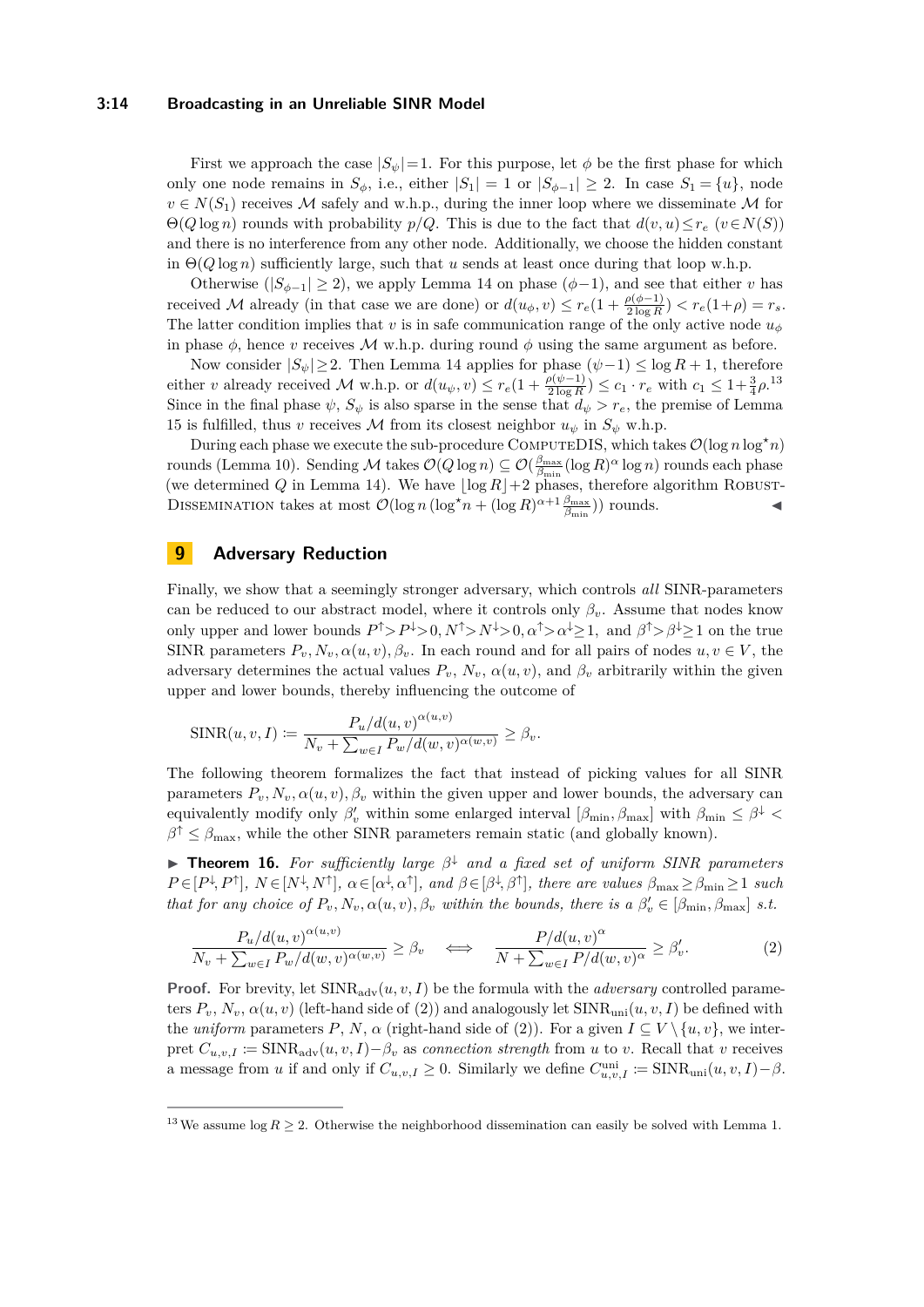Instead of going through the ramifications of the functional dependencies among the SINR parameters occurring in  $C_{u,v,I}$ , we acknowledge that for the given bounds on the SINR parameters and fixed *I*, the connection strength  $C_{u,v,I}$ , treated as function of the SINR parameters, does not diverge. Hence there is a fixed range  $[C_{u,v,I}^{\downarrow}, C_{u,v,I}^{\uparrow}]$ , from which the adversary chooses  $C_{u,v,I}$ . We define<sup>[14](#page-14-0)</sup> the *largest negative deviation*  $\Delta^-$  and the *largest positive deviation*  $\Delta^+$  of  $C_{u,v,I}$  from  $C_{u,v,I}^{\text{uni}}$ 

$$
\Delta^- := \min_{u \neq v \in V, I \subseteq V} \left( C_{u,v,I}^{\downarrow} - C_{u,v,I}^{\text{uni}} \right) \le 0, \quad \Delta^+ := \max_{u \neq v \in V, I \subseteq V} \left( C_{u,v,I}^{\uparrow} - C_{u,v,I}^{\text{uni}} \right) \ge 0.
$$

Suppose the adversary influences the deviation of  $C_{u,v,I}$  from  $C_{u,v,I}^{\text{uni}}$  via a *deviation variable*  $\Delta \in [\Delta^-, \Delta^+]$ , then

$$
\begin{aligned} \text{SINR}_{\text{adv}}(u, v, I) &\geq \beta_v \iff C_{u, v, I} \geq 0 \iff C_{u, v, I}^{\text{uni}} + \Delta \geq 0 \\ &\iff \text{SINR}_{\text{uni}}(u, v, I) \geq \beta - \Delta \iff \text{SINR}_{\text{uni}}(u, v, I) \geq \beta_v', \end{aligned}
$$

for  $\beta'_v \in [\beta_{\min}, \beta_{\max}]$  with  $\beta_{\min} \coloneqq \beta - \Delta^+ \leq \beta - \Delta^- =: \beta_{\max}$ . Retracing our definitions, we see that  $\beta_{\min} = \beta - \Delta^+ \ge 1$  holds if and only if for all  $u, v \in V$  and all  $I \subseteq V \setminus \{u, v\}$ :

$$
\beta - (C_{u,v,I}^{\uparrow} - C_{u,v,I}^{\text{uni}}) \ge 1 \iff \beta^{\downarrow} \ge \text{SINR}^{\uparrow}(u, v, I) - \text{SINR}_{\text{uni}}(u, v, I) + 1
$$

where  $\text{SINR}^{\uparrow}(u, v, I) := C_{u, v, I}^{\uparrow} + \beta^{\downarrow}$  is the maximum value of  $\text{SINR}_{\text{adv}}(u, v, I)$  with  $u, v, I$ fixed. Hence the requirement  $\beta_{\min} \geq 1$  is met iff

$$
\beta^{\downarrow} \geq \max_{u,v \in V, I \subseteq V} \left( \text{SINR}^{\uparrow}(u,v,I) - \text{SINR}_{\text{uni}}(u,v,I) + 1 \right),
$$

which completes the proof.  $\blacksquare$ 

Conveniently, our construction allows us to reduce the case where the default SINR parameters in the network are *non-uniform* (e.g. nodes have different sending Power *P* or background noise *N*) to the *uniform* case without changes to the model. This can be done by transferring deviation in the connection strengths due to non-uniformity into the adversaries control. Consequently, the range of deviation  $[\Delta^-, \Delta^+]$  from which the adversary may choose the deviation  $\Delta$  of the true  $C_{u,v,I}$  from the presumed uniform connection strength  $C_{u,v,I}^{\text{uni}}$ may become large depending on the extent of non-uniformity, thereby increasing the ratio  $\beta_{\text{max}}/\beta_{\text{min}} = (\beta - \Delta^{-})/(\beta - \Delta^{+})$  (intuitively speaking: we 'bought' uniformity with additional adversary influence). We saw in the previous sections that  $\beta_{\text{max}}/\beta_{\text{min}}$  affects the run-time at most linearly.<sup>[15](#page-14-1)</sup>

Obviously, the construction in the proof of Theorem [16](#page-13-3) was simplified by accounting for the *largest possible* deviation of the true  $C_{u,v,I}$  from the uniform connection strength  $C_{u,v,I}^{\text{uni}}$  for any pair  $(u, v) \in V^2, u \neq v$  and any interfering subset  $I \subseteq V$ . This may result in a much bigger ratio  $\beta_{\text{max}}/\beta_{\text{min}}$  compared to the average deviation (again some intuition: we exchanged simplicity for adversary influence).

Moreover, we point out that the qualitative construction in the proof (intentionally) omits the intricate analysis of the dependence of  $\beta_{\rm max}/\beta_{\rm min}$  on the SINR parameters, the network's size, design and its layout. The ratio  $\beta_{\text{max}}/\beta_{\text{min}}$  obtained by the above construction does in fact functionally depend on these parameters and might become large. However, we argue

<span id="page-14-0"></span><sup>&</sup>lt;sup>14</sup> In practice,  $\Delta^+$  and  $\Delta^-$  could be determined via measurements.

<span id="page-14-1"></span><sup>&</sup>lt;sup>15</sup> To minimize run-time, the choice of uniform SINR parameters *P*, *N*,  $\alpha$ ,  $\beta$  should minimize  $\frac{\beta_{\text{max}}}{\beta_{\text{min}}}$ .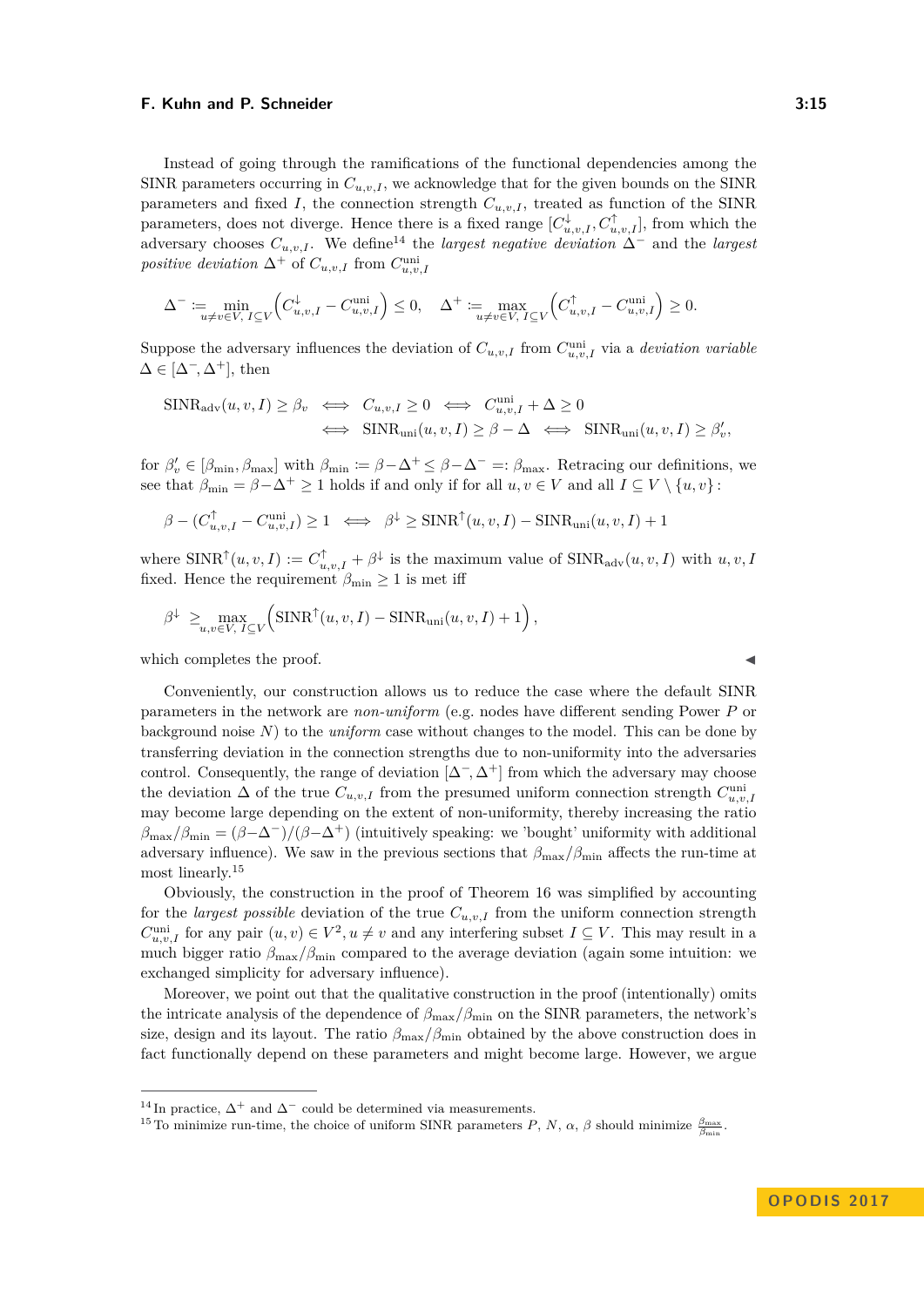#### **3:16 Broadcasting in an Unreliable SINR Model**

that the size of  $\beta_{\text{max}}/\beta_{\text{min}}$  is moderate if the local SINR parameters  $P_v, N_v, \alpha(u, v), \beta_v$  are relatively homogeneous and have a narrow range of variation due to the adversary.

In order to guarantee  $\beta_{\min} \geq 1$ , the default sensitivity parameter  $\beta$  of the network devices needs to be designed large enough, so that *β* <sup>↓</sup> does not decrease below the value given in the proof. This shows that our construction has an inherent trade-off, where increased adversary influence due to the aforementioned effects must be compensated with decreased sensitivity to signal reception (and thus also decreased transmission range).

#### **References**

- <span id="page-15-4"></span>**1** L. Anantharamu, B. S. Chlebus, D. R. Kowalski, and M. A. Rokicki. Medium access control for adversarial channels with jamming. In *Proceedings of the 18th International Conference on Structural Information and Communication Complexity*, SIROCCO '11, 2011.
- <span id="page-15-5"></span>**2** Baruch Awerbuch, Andréa W. Richa, and Christian Scheideler. A jamming-resistant MAC protocol for single-hop wireless networks. In Rida A. Bazzi and Boaz Patt-Shamir, editors, *Proceedings of the Twenty-Seventh Annual ACM Symposium on Principles of Distributed Computing, PODC 2008, Toronto, Canada, August 18-21, 2008*, pages 45–54. ACM, 2008. [doi:10.1145/1400751.1400759](http://dx.doi.org/10.1145/1400751.1400759).
- <span id="page-15-8"></span>**3** Keren Censor-Hillel, Seth Gilbert, Fabian Kuhn, Nancy A. Lynch, and Calvin C. Newport. Structuring unreliable radio networks. *Distributed Computing*, 27(1):1–19, 2014. [doi:](http://dx.doi.org/10.1007/s00446-013-0198-8) [10.1007/s00446-013-0198-8](http://dx.doi.org/10.1007/s00446-013-0198-8).
- <span id="page-15-0"></span>**4** Sebastian Daum, Seth Gilbert, Fabian Kuhn, and Calvin C. Newport. Broadcast in the ad hoc SINR model. In Yehuda Afek, editor, *Distributed Computing - 27th International Symposium, DISC 2013, Jerusalem, Israel, October 14-18, 2013. Proceedings*, volume 8205 of *Lecture Notes in Computer Science*, pages 358–372. Springer, 2013. [doi:10.1007/978-3-642-41527-2\\_25](http://dx.doi.org/10.1007/978-3-642-41527-2_25).
- <span id="page-15-6"></span>**5** Shlomi Dolev, Seth Gilbert, Rachid Guerraoui, and Calvin C. Newport. Secure communication over radio channels. In Rida A. Bazzi and Boaz Patt-Shamir, editors, *Proceedings of the Twenty-Seventh Annual ACM Symposium on Principles of Distributed Computing, PODC 2008, Toronto, Canada, August 18-21, 2008*, pages 105–114. ACM, 2008. [doi:10.1145/1400751.1400767](http://dx.doi.org/10.1145/1400751.1400767).
- <span id="page-15-9"></span>**6** P. Erdös, P. Frankl, and Z. Füredi. Families of finite sets in which no set is covered by the union of r others. *Israel Journal of Mathematics*, 51(1), 1985. [doi:10.1007/BF02772959](http://dx.doi.org/10.1007/BF02772959).
- <span id="page-15-2"></span>**7** Mohsen Ghaffari, Erez Kantor, Nancy A. Lynch, and Calvin C. Newport. Multi-message broadcast with abstract MAC layers and unreliable links. In Magnús M. Halldórsson and Shlomi Dolev, editors, *ACM Symposium on Principles of Distributed Computing, PODC '14, Paris, France, July 15-18, 2014*, pages 56–65. ACM, 2014. [doi:10.1145/2611462.](http://dx.doi.org/10.1145/2611462.2611492) [2611492](http://dx.doi.org/10.1145/2611462.2611492).
- <span id="page-15-3"></span>**8** Mohsen Ghaffari, Nancy A. Lynch, and Calvin C. Newport. The cost of radio network broadcast for different models of unreliable links. In Panagiota Fatourou and Gadi Taubenfeld, editors, *ACM Symposium on Principles of Distributed Computing, PODC '13, Montreal, QC, Canada, July 22-24, 2013*, pages 345–354. ACM, 2013. [doi:10.1145/2484239.2484259](http://dx.doi.org/10.1145/2484239.2484259).
- <span id="page-15-7"></span>**9** Seth Gilbert, Rachid Guerraoui, and Calvin C. Newport. Of malicious motes and suspicious sensors: On the efficiency of malicious interference in wireless networks. In Alexander A. Shvartsman, editor, *Principles of Distributed Systems, 10th International Conference, OPODIS 2006, Bordeaux, France, December 12-15, 2006, Proceedings*, volume 4305 of *Lecture Notes in Computer Science*, pages 215–229. Springer, 2006. [doi:](http://dx.doi.org/10.1007/11945529_16) [10.1007/11945529\\_16](http://dx.doi.org/10.1007/11945529_16).
- <span id="page-15-1"></span>**10** Olga Goussevskaia, Thomas Moscibroda, and Roger Wattenhofer. Local broadcasting in the physical interference model. In Michael Segal and Alexander Kesselman, editors, *Proceed-*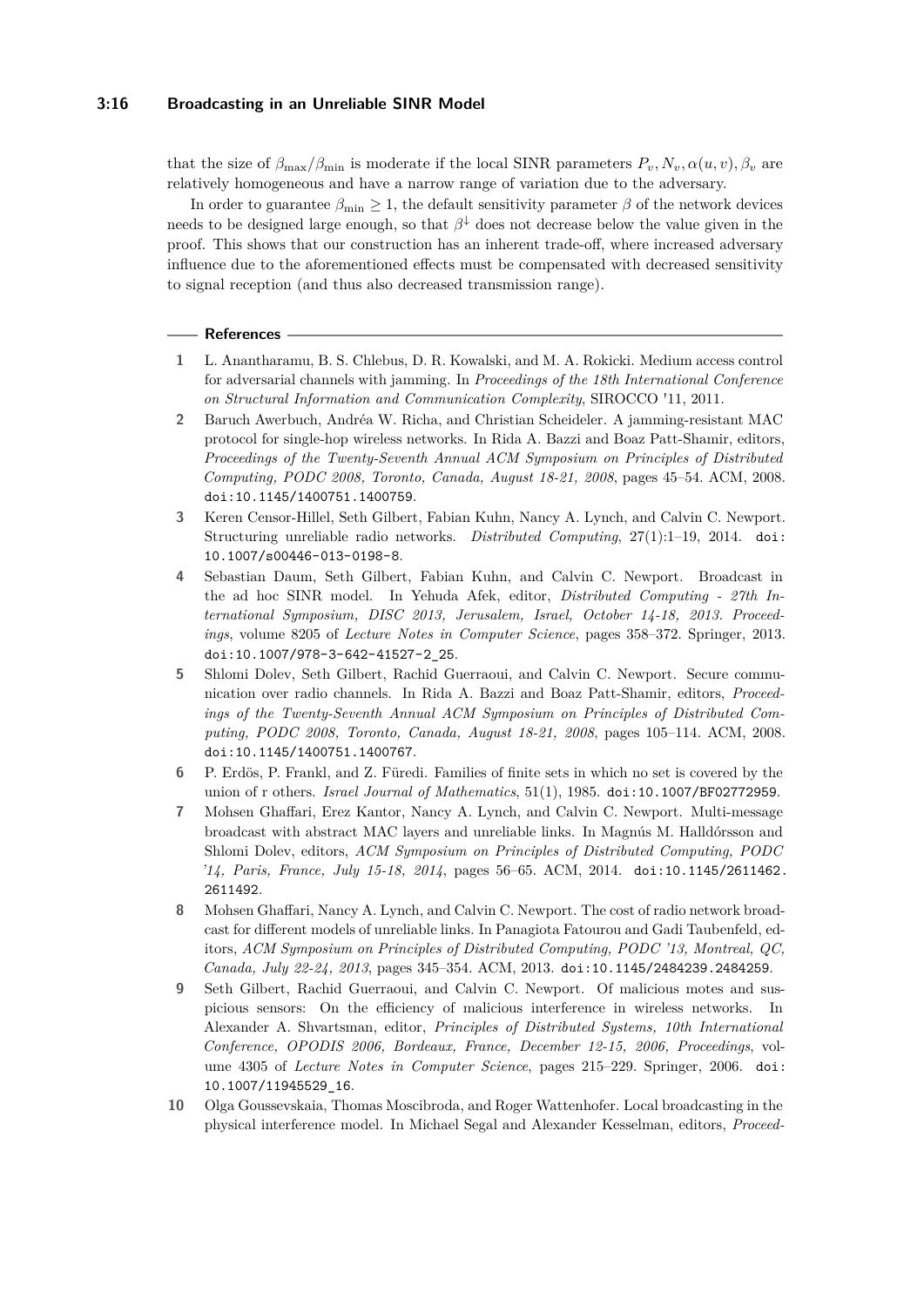*ings of the DIALM-POMC Joint Workshop on Foundations of Mobile Computing, Toronto, Canada, August 18-21, 2008*, pages 35–44. ACM, 2008. [doi:10.1145/1400863.1400873](http://dx.doi.org/10.1145/1400863.1400873).

- <span id="page-16-5"></span>**11** Magnús M. Halldórsson, Stephan Holzer, and Nancy A. Lynch. A local broadcast layer for the SINR network model. In Chryssis Georgiou and Paul G. Spirakis, editors, *Proceedings of the 2015 ACM Symposium on Principles of Distributed Computing, PODC 2015, Donostia-San Sebastián, Spain, July 21 - 23, 2015*, pages 129–138. ACM, 2015. [doi:10.1145/](http://dx.doi.org/10.1145/2767386.2767432) [2767386.2767432](http://dx.doi.org/10.1145/2767386.2767432).
- <span id="page-16-3"></span>**12** Magnús M. Halldórsson and Pradipta Mitra. Towards tight bounds for local broadcasting. In Fabian Kuhn and Calvin C. Newport, editors, *FOMC'12, The Eighth ACM International Workshop on Foundations of Mobile Computing (part of PODC 2012), Funchal, Portugal, July 19, 2012, Proceedings*, page 2. ACM, 2012. [doi:10.1145/2335470.2335472](http://dx.doi.org/10.1145/2335470.2335472).
- <span id="page-16-1"></span>**13** Tomasz Jurdzinski and Dariusz R. Kowalski. Distributed backbone structure for algorithms in the SINR model of wireless networks. In Marcos K. Aguilera, editor, *Distributed Computing - 26th International Symposium, DISC 2012, Salvador, Brazil, October 16-18, 2012. Proceedings*, volume 7611 of *Lecture Notes in Computer Science*, pages 106–120. Springer, 2012. [doi:10.1007/978-3-642-33651-5\\_8](http://dx.doi.org/10.1007/978-3-642-33651-5_8).
- <span id="page-16-2"></span>**14** Tomasz Jurdzinski and Dariusz R. Kowalski. Distributed randomized broadcasting in wireless networks under the SINR model. In *Encyclopedia of Algorithms*, pages 577–580. Springer, 2016. [doi:10.1007/978-1-4939-2864-4\\_604](http://dx.doi.org/10.1007/978-1-4939-2864-4_604).
- <span id="page-16-4"></span>**15** Tomasz Jurdzinski, Dariusz R. Kowalski, Michal Rozanski, and Grzegorz Stachowiak. On the impact of geometry on ad hoc communication in wireless networks. In Magnús M. Halldórsson and Shlomi Dolev, editors, *ACM Symposium on Principles of Distributed Computing, PODC '14, Paris, France, July 15-18, 2014*, pages 357–366. ACM, 2014. [doi:10.1145/2611462.2611487](http://dx.doi.org/10.1145/2611462.2611487).
- <span id="page-16-6"></span>**16** Fabian Kuhn, Nancy A. Lynch, and Calvin C. Newport. The abstract MAC layer. *Distributed Computing*, 24(3-4):187–206, 2011. [doi:10.1007/s00446-010-0118-0](http://dx.doi.org/10.1007/s00446-010-0118-0).
- <span id="page-16-8"></span>**17** Fabian Kuhn, Nancy A. Lynch, Calvin C. Newport, Rotem Oshman, and Andréa W. Richa. Broadcasting in unreliable radio networks. In Andréa W. Richa and Rachid Guerraoui, editors, *Proceedings of the 29th Annual ACM Symposium on Principles of Distributed Computing, PODC 2010, Zurich, Switzerland, July 25-28, 2010*, pages 336–345. ACM, 2010. [doi:10.1145/1835698.1835779](http://dx.doi.org/10.1145/1835698.1835779).
- <span id="page-16-12"></span>**18** Nathan Linial. Locality in distributed graph algorithms. *SIAM J. Comput.*, 21(1):193–201, 1992. [doi:10.1137/0221015](http://dx.doi.org/10.1137/0221015).
- <span id="page-16-9"></span>**19** Nancy A. Lynch and Calvin Newport. A (truly) local broadcast layer for unreliable radio networks. In Chryssis Georgiou and Paul G. Spirakis, editors, *Proceedings of the 2015 ACM Symposium on Principles of Distributed Computing, PODC 2015, Donostia-San Sebastián, Spain, July 21 - 23, 2015*, pages 109–118. ACM, 2015. [doi:10.1145/2767386.2767411](http://dx.doi.org/10.1145/2767386.2767411).
- <span id="page-16-10"></span>**20** Dominic Meier, Yvonne Anne Pignolet, Stefan Schmid, and Roger Wattenhofer. Speed dating despite jammers. In Bhaskar Krishnamachari, Subhash Suri, Wendi Rabiner Heinzelman, and Urbashi Mitra, editors, *Distributed Computing in Sensor Systems, 5th IEEE International Conference, DCOSS 2009, Marina del Rey, CA, USA, June 8-10, 2009. Proceedings*, volume 5516 of *Lecture Notes in Computer Science*, pages 1–14. Springer, 2009. [doi:10.1007/978-3-642-02085-8\\_1](http://dx.doi.org/10.1007/978-3-642-02085-8_1).
- <span id="page-16-11"></span>**21** T. Moscibroda, R. Wattenhofer, and Y. Weber. Protocol design beyond graph-based models. In *Proceedings of the ACM Workshop on Hot Topics in Networks (HotNets-V)*, 2006.
- <span id="page-16-0"></span>**22** Calvin C. Newport, David Kotz, Yougu Yuan, Robert S. Gray, Jason Liu, and Chip Elliott. Experimental evaluation of wireless simulation assumptions. *Simulation*, 83(9):643–661, 2007. [doi:10.1177/0037549707085632](http://dx.doi.org/10.1177/0037549707085632).
- <span id="page-16-7"></span>**23** Adrian Ogierman, Andréa W. Richa, Christian Scheideler, Stefan Schmid, and Jin Zhang. Competitive MAC under adversarial SINR. In *2014 IEEE Conference on Computer Com-*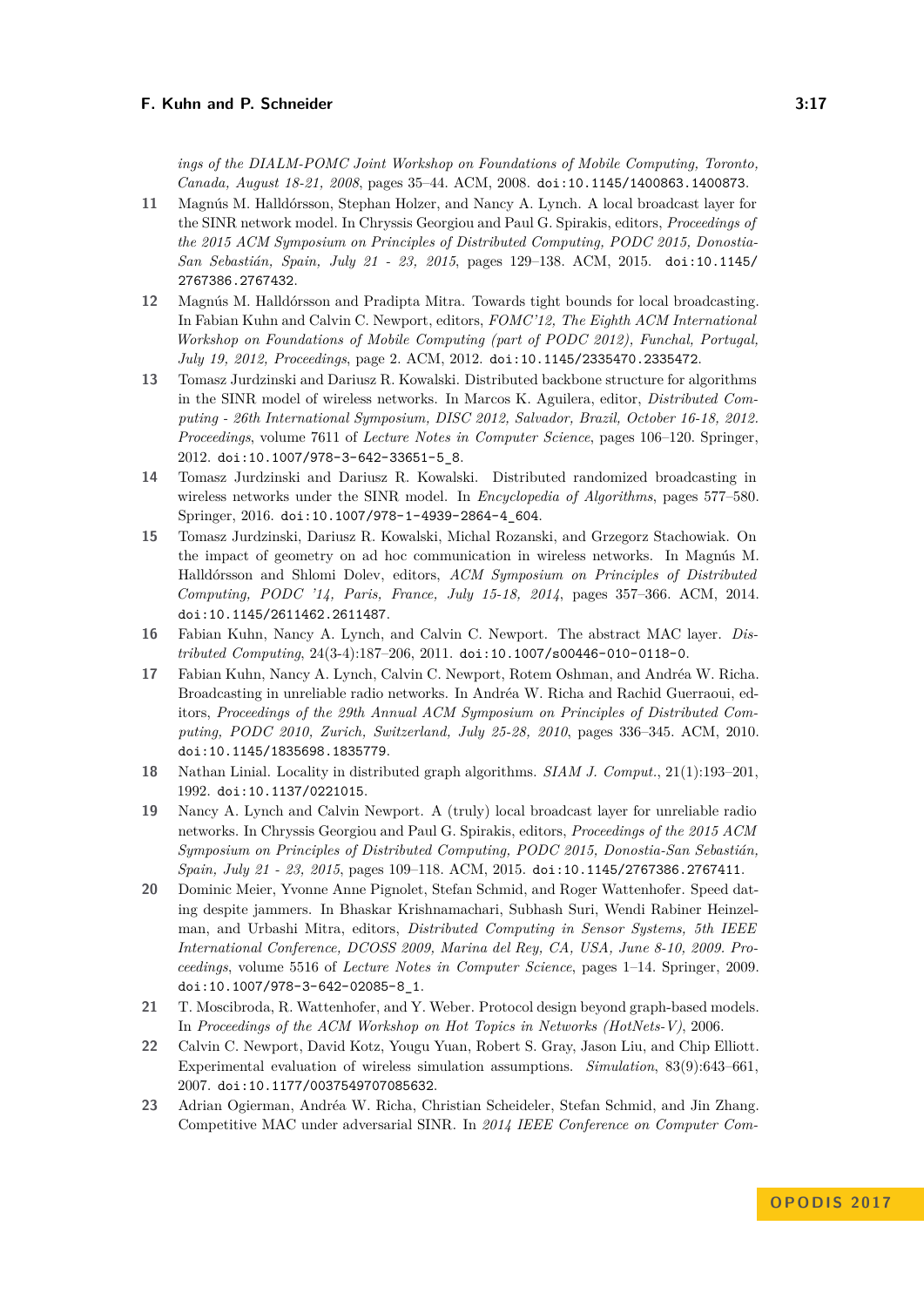*munications, INFOCOM 2014, Toronto, Canada, April 27 - May 2, 2014*, pages 2751–2759. IEEE, 2014. [doi:10.1109/INFOCOM.2014.6848224](http://dx.doi.org/10.1109/INFOCOM.2014.6848224).

- <span id="page-17-2"></span>**24** A. Richa, Ch. Scheideler, S. Schmid, and J. Zhang. A jamming-resistant MAC protocol for multi-hop wireless networks. In *Proceedings of the 24th International Conference on Distributed Computing*, DISC '10. Springer-Verlag, 2010.
- <span id="page-17-0"></span>**25** D. Yu, Q. Hua, Y. Wang, and F. C. M. Lau. An O(log n) distributed approximation algorithm for local broadcasting in unstructured wireless networks. In *IEEE 8th International Conference on Distributed Computing in Sensor Systems*, ICDCS '12. IEEE, 2012. [doi:10.1109/dcoss.2012.39](http://dx.doi.org/10.1109/dcoss.2012.39).
- <span id="page-17-1"></span>**26** Dongxiao Yu, Qiang-Sheng Hua, Yuexuan Wang, Haisheng Tan, and Francis C. M. Lau. Distributed multiple-message broadcast in wireless ad hoc networks under the SINR model. *Theor. Comput. Sci.*, 610:182–191, 2016. [doi:10.1016/j.tcs.2014.06.043](http://dx.doi.org/10.1016/j.tcs.2014.06.043).

# <span id="page-17-3"></span>**A ∆-Cover-Free Families**

**Proof.** (Lemma [8\)](#page-10-1). Let  $\mathbb{F}_q$  be the finite field with *q* elements. Let  $\mathcal{P}_d = \{a_0 + a_1x + \ldots + a_dx^d \mid a_i = a_i + a_1x + \ldots + a_dx^d\}$  $a_i \in \mathbb{F}_q$  be the set of polynomials with coefficients in  $\mathbb{F}_q$  and degree at most *d*. For a polynomial  $f \in \mathcal{P}_d$  let  $G_f := \{(x, f(x)) \mid x \in \mathbb{F}_q\} \subseteq \mathbb{F}_q^2$  be the graph of  $f$  over  $\mathbb{F}_q$ . Consider the family  $\mathcal{F} := \{G_f \mid f \in \mathbb{F}_{q^d}\} \subseteq 2^{\mathbb{F}_q^2}$  of graphs of polynomials from  $\mathcal{P}_d$  over  $\mathbb{F}_q$ .

Graphs of degree *d* or less intersect at most *d* times and since  $d < q$ , all graphs  $G_f$  of polynomials  $f \in \mathcal{P}_d$  are distinct, hence  $|\mathcal{F}| = |\mathcal{P}_d| = q^{d+1}$ . For the same reason we have *G*<sub>1</sub> ∩ *G*<sub>2</sub> ≤ *d* for graphs *G*<sub>1</sub>*, G*<sub>2</sub> ∈ *F,* hence  $|(q-1)/d|$  graphs are cover-free.

**Proof.** (Lemma [9\)](#page-10-2). We choose the smallest prime power  $q \geq \Delta \log k + 1$ . Considering powers of 2 we obviously have  $\Delta \log k + 1 \leq q \leq 3\Delta \log k$ . Moreover, we choose  $d := \log k$ . Then we have  $|(q-1)/d| \ge |(\Delta \log k)/\log k| = \Delta$ , and due to Lemma [8,](#page-10-1) there is a  $\Delta$ -cover-free family F of size  $|\mathcal{F}| = q^{d+1} \geq (\Delta \log k + 1)^{\log k} \geq k$  of subsets of  $[q^2]$ ]. J

## <span id="page-17-4"></span>**B Neighborhood Dissemination Analysis**

**Proof.** (Lemma [12\)](#page-12-3) The case  $|S_{\phi}| \leq 1$  is covered, since  $d_{\phi} = \infty \geq 2^{\phi-1} d_{\min}$ . In case  $|S_{\phi}| \geq 2$ we prove the lemma by induction on  $\phi$ . Obviously, we have  $d_1 \geq d_{\min} = 2^0 d_{\min}$ . Presume that  $d_{\phi} \geq 2^{\phi-1}d_{\min}$  or  $d_{\phi} > r_e$ . If  $d_{\phi} > r_e$  is true, we have  $d_{\phi+1} \geq d_{\phi} > r_e$  and are done. Otherwise, we have  $d_{\phi} \geq 2^{\phi-1} d_{\text{min}}$ . In Lemma [10](#page-10-3) we showed that  $S_{\phi+1}$  is a DIS of  $S_{\phi}$ , thus independent w.r.t.  $E_{\text{safe}}^{\mu}[S_{\phi}]$ . Therefore no two nodes from  $S_{\phi+1}$  are connected via a  $\mu$ -safe edge in  $H^{\mu}[S_{\phi}].$ 

For a contradiction, assume  $d_{\phi+1} < 2d_{\phi}$  and  $d_{\phi+1} \leq r_e$ . There are two nodes  $u, v \in S_{\phi+1}$ with  $d(u, v) = d_{\phi+1}$ . Let  $\mu \in (0, p)$  be the constant from Lemma [4,](#page-8-2) such that  $E_{\text{safe}}^{\mu}[S_{\phi}]$ contains all edges not longer than than  $\min(2d_{\phi}, r_e)$ . Thus, *u*, *v* would be connected via a  $\mu$ -safe edge in  $H^{\mu}[S_{\phi}]$ , a contradiction to the independence of the DIS  $S_{\phi+1}$ . Consequently,  $d_{\phi+1} \geq 2d_{\phi} \geq 2^{\phi}d_{\text{min}}$  (second inequality is due to the induction hypothesis) or  $d_{\phi+1} > r_e$ .

**Proof.** (Lemma [11\)](#page-11-0). If  $X_A^p > \frac{2^{\alpha}}{\beta_{\text{min}}}$  $\frac{2^{a}}{\beta_{\min}}$ , then *u* cannot receive a message from *w*, because

$$
\mathrm{SINR}(w,u,I) \leq \frac{P/d(u,w)^{\alpha}}{I^p_{A}(u)} \leq \frac{P/d(u,w)^{\alpha}}{X^p_{A}P/2^{\alpha}d(u,w)^{\alpha}} < \beta_{\mathrm{min}}.
$$

However, since  $(w, u) \in E^{\mu}[S_{\phi}]$ , we have  $SINR(w, u, I) \geq \beta_{\min}$  with probability at least  $(1-\varepsilon)\mu$  and therefore  $\mathbb{P}(X_A^p \leq \frac{2^{\alpha}}{\beta_{\min}})$  $(\frac{2^{n}}{\beta_{\min}}) \geq (1-\varepsilon)\mu$ . Now assume nodes send with probability *p/Q* instead of *p*. We simulate this with a two step random experiment. First, we randomly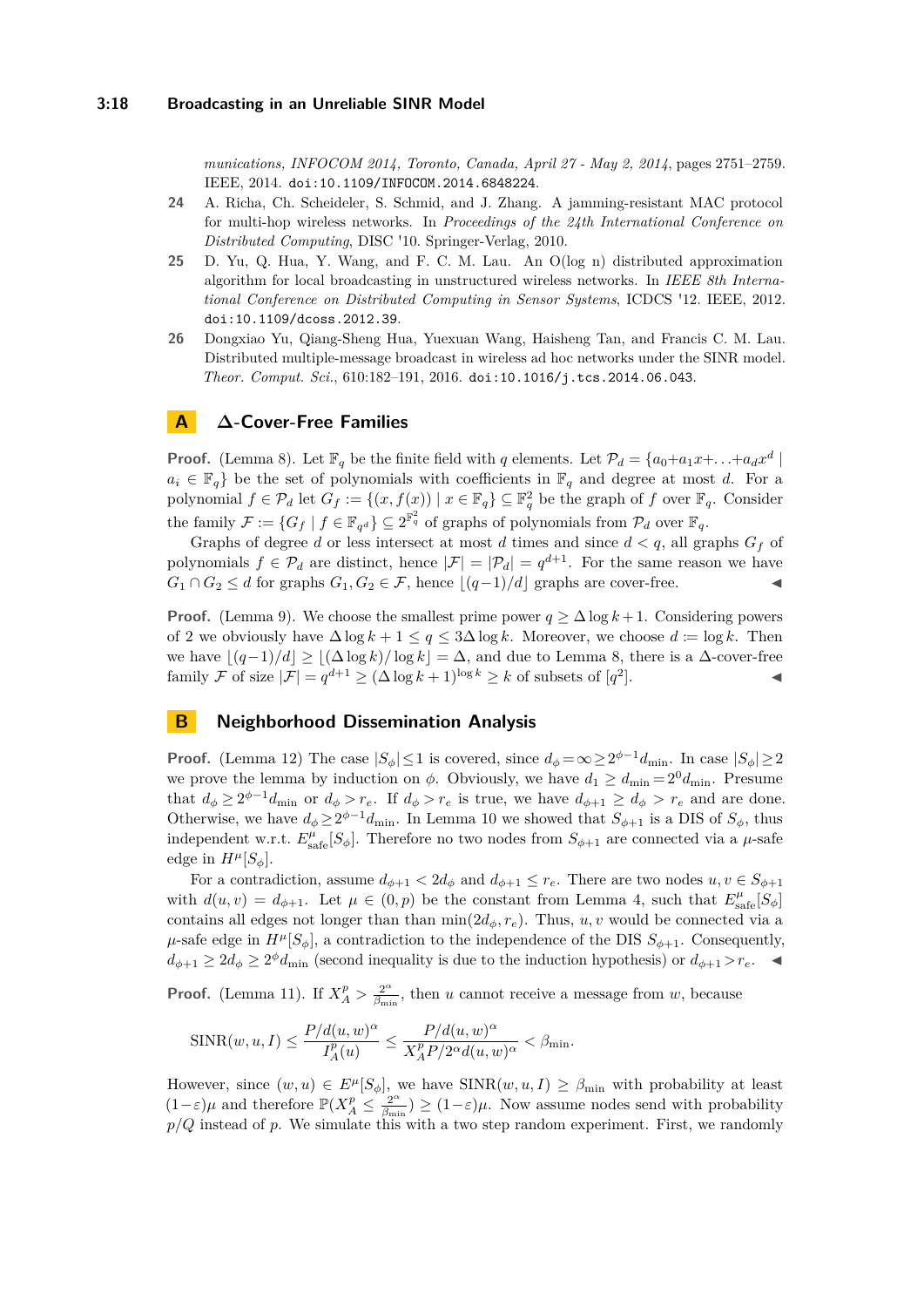determine a set  $C \subseteq A$  of candidate nodes, whereas the probability that  $x \in A$  becomes a candidate is *p*. Second, the probability that a candidate  $x \in C$  actually sends is  $1/Q$ . Using the law of total probability and then Markov's inequality we obtain

$$
\begin{aligned} \mathbb{P}\left(X_A^{p/Q}\leq \frac{2^{\alpha+1}}{Q\beta_{\min}}\right) &\geq \mathbb{P}\left(|C|\leq \frac{2^{\alpha}}{\beta_{\min}}\right)\cdot \mathbb{P}\left(X_C^{1/Q}\leq \frac{2^{\alpha+1}}{Q\beta_{\min}}\;\middle\vert\; |C|\leq \frac{2^{\alpha}}{\beta_{\min}}\right) \\ &\geq \mathbb{P}\left(X_A^p\leq \frac{2^{\alpha}}{\beta_{\min}}\right)\cdot \mathbb{P}\left(X_C^{1/Q}\leq 2\mathbb{E}(X_C^{1/Q})\right) \geq \frac{(1-\varepsilon)\mu}{2}. \end{aligned}
$$

Therefore, with probability  $\frac{(1-\epsilon)\mu}{2}$  the interference  $I_A^{p/Q}(v)$  is bounded by

$$
I_A^{p/Q}(v) = \sum_{x \in A \text{ sends}} \frac{P}{d(x,v)^\alpha} \le \frac{X_A^{p/Q} P}{d(u,v)^\alpha} = \frac{2^{\alpha+1} P}{Q \beta_{\min} d(u,v)^\alpha}
$$

Next, we limit the maximum interference  $I_{\bar{A}}^p(u)$  at *u* stemming from the set of distant nodes  $\overline{A}$ . Again, we utilize that  $(w, u) \in E^{\mu}[S_{\phi}].$ 

<span id="page-18-1"></span><span id="page-18-0"></span>*.*

$$
(1 - \varepsilon)\mu \leq \mathbb{P}\left(SINR(w, u, I)\geq \beta_{\min}\right) = \mathbb{P}\left(\frac{P/d(u, w)^{\alpha}}{N + I_V^p(u)} \geq \beta_{\min}\right)
$$
  

$$
\leq \mathbb{P}\left(\frac{P}{I_{\bar{A}}^p(u)d(u, w)^{\alpha}} \geq \beta_{\min}\right) = \mathbb{P}\left(I_{\bar{A}}^p(u) \leq \frac{P}{\beta_{\min}d(u, w)^{\alpha}}\right).
$$
  
(3)

Using the specific Chernoff bound from [\[4\]](#page-15-0) given in Appendix [C](#page-20-1) Lemma [18,](#page-20-3) we obtain

$$
\mathbb{P}\left(I_{\bar{A}}^p(u) \le \frac{\mathbb{E}(I_{\bar{A}}^p(u))}{2}\right) \le \mathbb{P}\left(I_{\bar{A}}^p(u) \le \frac{pI_{\bar{A}}^{\max}(u)}{2}\right) \le \exp\left(-\frac{p2^{\alpha}d(u,w)^{\alpha}}{8P} \cdot I_{\bar{A}}^{\max}(u)\right). (4)
$$

We show  $I_{\overline{A}}^{\max}(u) \leq \frac{\eta \cdot P}{p \beta_{\min} d(u,w)^{\alpha}}$  with  $\eta := \max \left\{ 2, \frac{8 \beta_{\min}}{2^{\alpha}} \cdot \ln \frac{1}{(1-\epsilon)\mu} \right\} \in \Theta(\beta_{\min}).$  Assume that  $I_{\bar{A}}^{\max}(u) > \frac{\eta \cdot P}{p \beta_{\min} d(u, w)^{\alpha}}$ . Then we obtain a contradiction to Equation [3](#page-18-0) as follows

$$
\mathbb{P}\left(I_{\bar{A}}^p(u) \leq \frac{P}{\beta_{\min}d(u,w)^\alpha}\right) \stackrel{\eta \geq 2}{\leq} \mathbb{P}\left(I_{\bar{A}}^p(u) \leq \frac{\eta \cdot P}{2\beta_{\min}d(u,w)^\alpha}\right) \leq \mathbb{P}\left(I_{\bar{A}}^p(u) \leq \frac{pI_{\bar{A}}^{\max}(u)}{2}\right) \stackrel{(4)}{\leq} \exp\left(-\frac{p2^\alpha d(u,w)^\alpha}{8P}I_{\bar{A}}^{\max}(u)\right) < \exp\left(-\frac{2^\alpha \eta}{8\beta_{\min}}\right) \leq (1-\varepsilon)\mu.
$$

The upper bound of  $I_{\bar{A}}^{\max}(u)$  can be used to bound  $I_{\bar{A}}^{\max}(v)$ . For any node  $x \in S_{\phi}$  we have  $d(u, x) \leq d(u, v) + d(v, x) \leq 2d(v, x)$ , since *u* is closest to *v* among the nodes in  $S_{\phi}$ . Therefore, we obtain

$$
I_{\bar{A}}(v) = \sum_{x \in \bar{A}} \frac{P}{d(v, x)^{\alpha}} \le \sum_{x \in \bar{A}} \frac{2^{\alpha} P}{d(u, x)^{\alpha}} = 2^{\alpha} I_{\bar{A}}(u).
$$

Markov's inequality yields

$$
\mathbb{P}\left(I_{\bar{A}}^{p/Q}(v) \le 2\mathbb{E}\left(I_{\bar{A}}^{p/Q}(v)\right)\right) \le \mathbb{P}\left(I_{\bar{A}}^{p/Q}(v) \le \frac{2p}{Q}I_{\bar{A}}^{\max}(v)\right) \ge \frac{1}{2}.
$$

Thus, with probability at least  $\frac{1}{2}$  we have  $I_{\overline{A}}^{p/Q}(v) \leq \frac{2p}{Q} I_{\overline{A}}^{\max}(v) \leq \frac{2^{\alpha+1}p}{Q} I_{\overline{A}}^{\max}(u) \leq \frac{2^{\alpha+1}\eta P}{Q\beta_{\min}d(u,w)^\alpha}$ . Finally, the probability that *u* sends and *v* listens is  $\frac{p}{Q}(1-\frac{p}{Q}) \leq \frac{p}{2Q}$ . Events (i), (ii) and (iii) are independent, hence the probability that all of them to occur simultaneously is  $\frac{(1-\varepsilon)\mu p}{8Q}$ .  $\blacktriangleleft$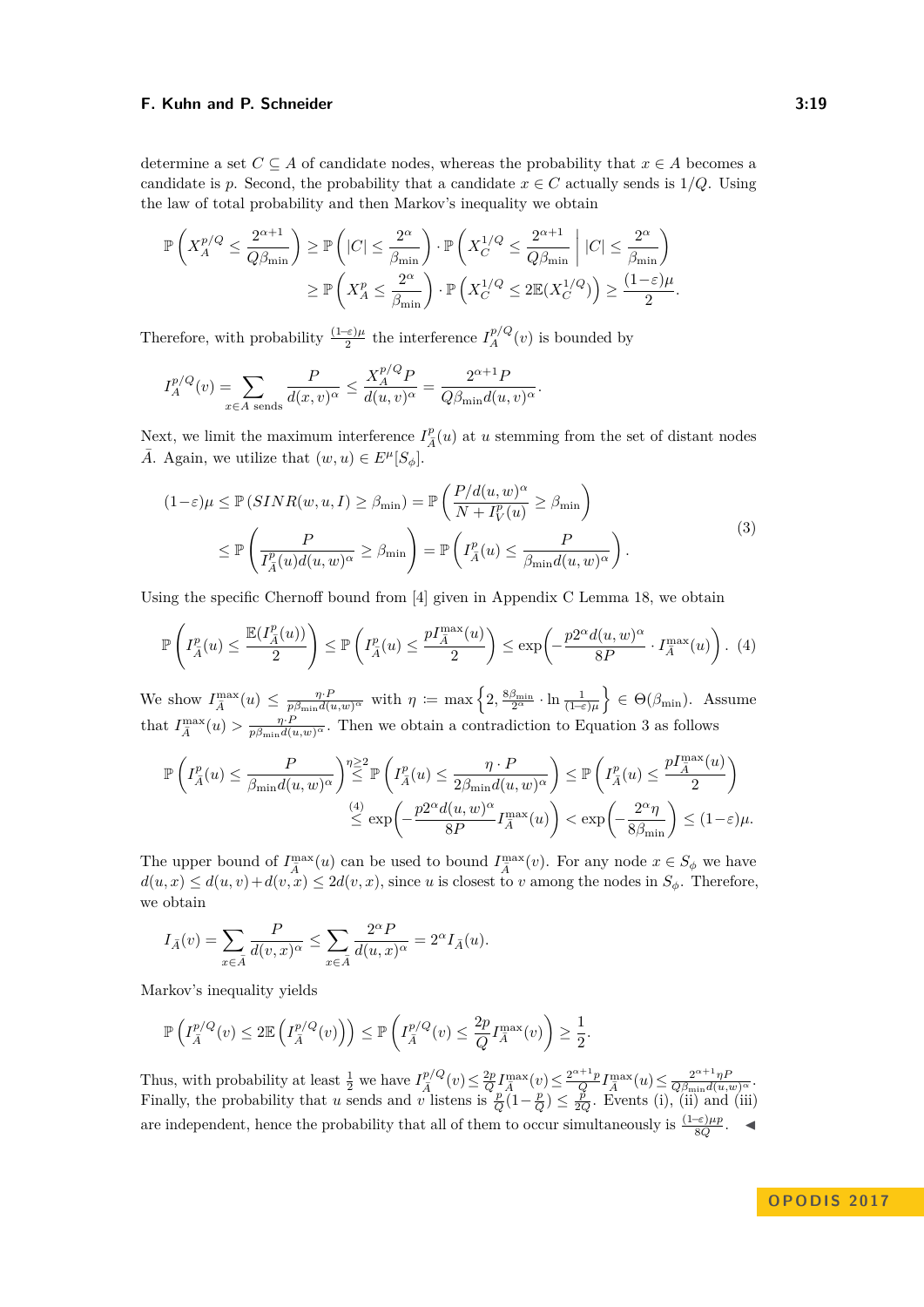#### **3:20 Broadcasting in an Unreliable SINR Model**

**Proof.** (Lemma [13\)](#page-12-1). Assume that events (i), (ii) and (iii) from Lemma [12](#page-12-3) occur. We use the bounds on the interference to show that a safe transmission from *u* to *v* takes place. This is the case if  $\text{SINR}(u, v, I) \geq \beta_{\text{max}}$ , i.e.,  $\beta_{\text{max}}d(u, v)^{\alpha}(N + I_A^{p/Q}(v) + I_{\overline{A}}^{p/Q}(v)) \leq P$ .

$$
\beta_{\max} d(u, v)^{\alpha} \left( N + I_A^{p/Q}(v) + I_A^{p/Q}(v) \right)
$$
\n
$$
\leq \beta_{\max} \left( d(u, v)^{\alpha} N + \frac{2^{\alpha+1} P}{Q \beta_{\min}} + \frac{2^{\alpha+1} \eta P d(u, v)^{\alpha}}{Q \beta_{\min} d(u, w)^{\alpha}} \right)
$$
\n
$$
\leq \beta_{\max} \left( (1 + \frac{\rho}{2})^{\alpha} r_e^{\alpha} N + \frac{2^{\alpha+1} P}{\hat{Q} \beta_{\min}} + \frac{2^{\alpha+1} \eta P}{\gamma^{\alpha} \beta_{\min}} \right) d(u, v) \leq (1 + \frac{\rho}{2}) r_e, d(u, v)^{\alpha} \leq \frac{Q d(u, w)^{\alpha}}{\gamma^{\alpha}}
$$
\n
$$
\leq \beta_{\max} \left( (1 - \frac{\alpha \rho}{2(1 + \rho)^{\alpha}}) (1 + \rho)^{\alpha} r_e^{\alpha} N + \frac{2^{\alpha+1} P}{\hat{Q} \beta_{\min}} + \frac{2^{\alpha+1} \eta P}{\gamma^{\alpha} \beta_{\min}} \right) (1 + \frac{\rho}{2})^{\alpha} \leq (1 + \rho)^{\alpha} - \frac{\alpha \rho}{2}
$$
\n
$$
\leq P \left( 1 - \frac{\alpha \rho}{2(1 + \rho)^{\alpha}} \right) + \beta_{\max} \left( \frac{2^{\alpha+1} P}{\hat{Q} \beta_{\min}} + \frac{2^{\alpha+1} \eta P}{\gamma^{\alpha} \beta_{\min}} \right) P = \beta_{\max} (1 + \rho)^{\alpha} r_e^{\alpha} N
$$
\n
$$
= P + P \left( \frac{\beta_{\max} 2^{\alpha+1}}{\beta_{\min} \hat{Q}} + \frac{\beta_{\max} 2^{\alpha+1} \eta}{\beta_{\min} \gamma^{\alpha}} - \frac{\alpha \rho}{2(1 + \rho)^{\alpha}} \right) \leq P \quad \hat{Q} \in \mathcal{O} \left( \frac{\beta_{\max}}{\beta_{\min}} 2^{\alpha} \right), \gamma \in \mathcal{O} \left( \left( \frac{\beta_{\max}}{\beta_{\min}} \right)^{1/\alpha} \right).
$$

In the last step,  $\hat{Q} \in \mathcal{O}(\frac{\beta_{\text{max}}}{\beta_{\text{min}}} 2^{\alpha}), \gamma \in \mathcal{O}((\frac{\beta_{\text{max}}}{\beta_{\text{min}}})^{1/\alpha})$  are chosen sufficiently large, such that the term in the bracket becomes negative. Due to event (iii) *u* sends and *v* listens, thus *v* receives *M* from *u*. Events (i), (ii) and (iii) occur with probability  $\frac{(1-\epsilon)\mu p}{8Q} \in \Theta(1/Q)$ .

**Proof.** (Lemma [14\)](#page-12-2) Note that we assume  $\log R \geq 1$  (otherwise the network is 'sparse' and broadcast is easy, see Lemma [1\)](#page-5-0). We proof the claim inductively. Active node  $u_1 \in S_1$  is a neighbor of  $v \in N(S_1)$  in the communication graph  $G_C$ , thus  $d(u_1, v) \leq r_e$  by definition. Presume that during phase  $\phi$  either  $d(u_{\phi}, v) \leq r_e(1 + \frac{\rho(\phi - 1)}{2 \log R})$  or *v* has already received M. We show that the same is true for phase  $\phi+1$ . If *v* has already received M we are done. Therefore, we concentrate on the case that  $d(u_{\phi}, v)$  is bound from above.

If there is no active node  $w_{\phi} \in S_{\phi}$  for which an edge  $(w_{\phi}, u_{\phi}) \in E^{\mu}[S_{\phi}]$  exists, then  $u_{\phi+1}$ is not dominated by a node in  $S_{\phi}$  and therefore  $u_{\phi+1} = u_{\phi}$ . With to the induction hypothesis, we obtain  $d(u_{\phi+1}, v) \leq r_e(1 + \frac{\rho(\phi-1)}{2\log R}) \leq r_e(1 + \frac{\rho\phi}{2\log R})$ . Otherwise, let  $w_{\phi}$  to be the farthest node from  $u_{\phi}$  with an edge  $(w_{\phi}, u_{\phi}) \in E^{\mu}[S_{\phi}].$ 

If  $d(u_{\phi}, w_{\phi}) \geq \gamma Q^{-1/\alpha} d(u_{\phi}, v)$ , then Lemma [13](#page-12-1) applies and we have a guaranteed probability of  $\Theta(1/Q)$  that *v* receives M, in case active nodes send with probability  $p/Q$ . Since we do exactly that for  $\Theta(Q \log n)$  rounds during phase  $\phi$  of algorithm ROBUSTDISSEMINATION, node *v* receives *M* w.h.p. (we adjust the constant in  $\Theta(Q \log n)$  accordingly).

Now consider the case  $d(u_{\phi}, w_{\phi}) < \gamma Q^{-1/\alpha} d(u_{\phi}, v)$ . Since  $u_{\phi+1} \neq u_{\phi}$ , node  $u_{\phi}$  is dominated by some other node  $x \in S_{\phi+1}$ , which is at distance at most  $d(u_{\phi}, w_{\phi})$  from  $u_{\phi}$ . Thus, the nearest neighbor  $u_{\phi+1} \in S_{\phi+1}$  of *v* is at distance at most  $d(v, u_{\phi+1}) \leq d(v, x) \leq d(v, u_{\phi}) + d(u_{\phi}, x) \leq$  $d(v, u_{\phi}) + d(u_{\phi}, w_{\phi})$ . We obtain

$$
d(v, u_{\phi+1}) \le \left(1 + \frac{\gamma}{Q^{1/\alpha}}\right) d(v, u_{\phi}) \le r_e \left(1 + \frac{\gamma}{Q^{1/\alpha}}\right) \left(1 + \frac{\rho(\phi-1)}{2\log R}\right)
$$
  

$$
\stackrel{\text{(8)}}{\le} r_e \left(1 + \frac{\rho(\phi-1)}{2\log R} + \frac{\gamma(1+\rho/2)}{Q^{1/\alpha}}\right) \le r_e \left(1 + \frac{\rho\phi}{2\log R}\right) \qquad \text{(9): } \phi - 1 \le \log R
$$

The last step holds for a sufficiently large  $Q \in \Theta(\frac{\beta_{\max}}{\beta_{\min}}(\log R)^{\alpha}), Q \geq \hat{Q}$ .

**Proof.** (Lemma [15\)](#page-12-4) Since  $S_\phi$  is sparse the premise of Lemma [1](#page-5-0) is fulfilled and *v* receives M from *u* with constant probability  $\mu' = \frac{p}{Q}(1-\frac{p}{Q})^{k_0}$  and  $k_0 \in \Theta(1)$  (nodes send with probability  $p/Q$  in each phase of Algorithm [1\)](#page-6-2). Therefore, *v* receives M from *u* w.h.p. after sending